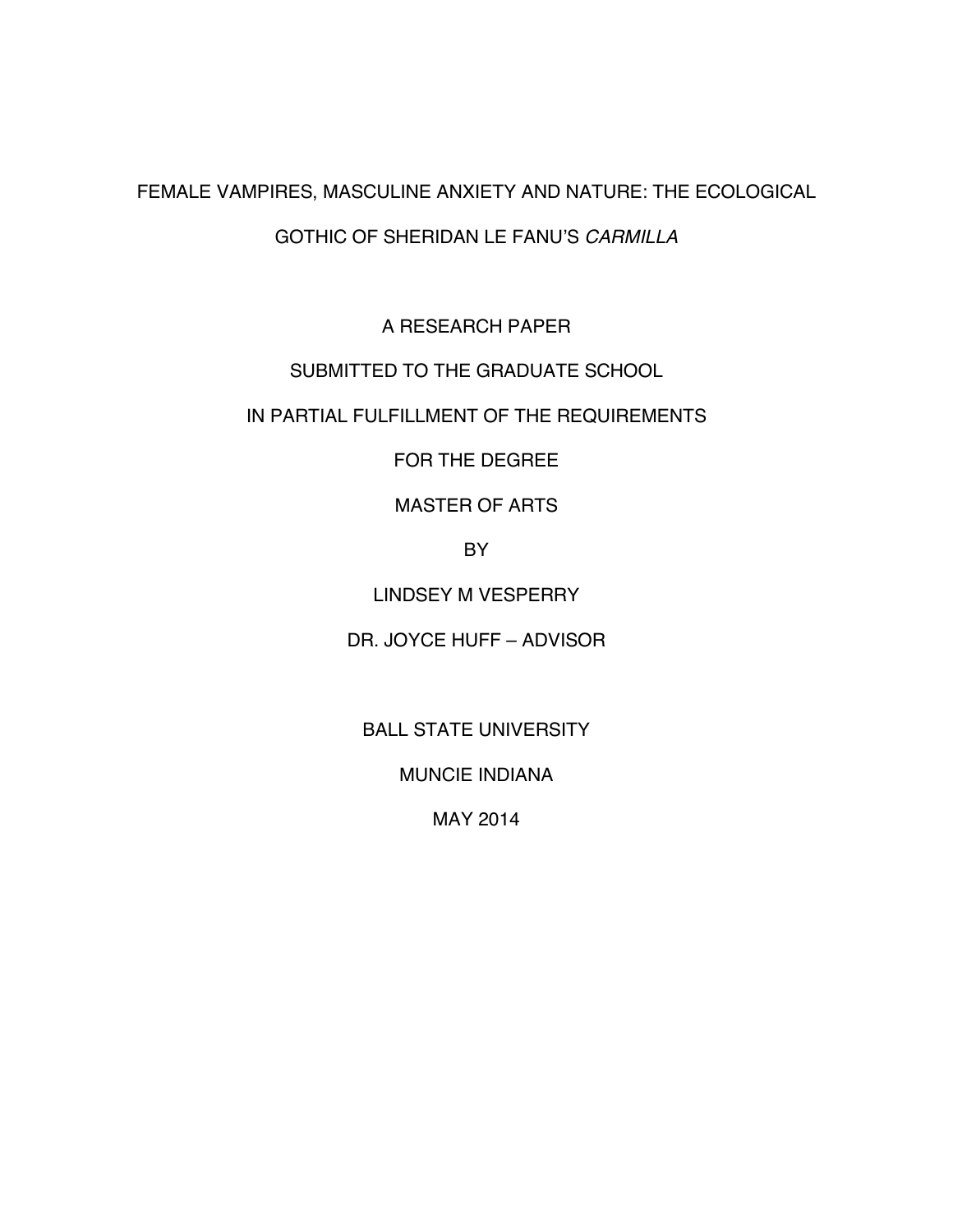"Creator! *Nature!*" said the young lady in answer to my gentle father. "And this disease that invades the country is natural. Nature. All things proceed from Nature--don't they? All things in the heaven, in the earth, and under the earth, act and live as Nature ordains? I think so." Joseph Sheridan Le Fanu

In this passage from Joseph Sheridan Le Fanu's 1872 novella *Carmilla*, the vampire Carmilla refutes the assertion that all things come from the mind of a benevolent creator and instead argues the notion of dispassionate nature as an alternative origin. What is significant in Carmilla's counterargument is that Carmilla's nature is indifferent to humans; it is the source of the disease that is killing the young women in the novella. Of course, this particular disease is no ordinary one, for Carmilla is actually referring to her own vampirism; it is she who has attacked and slaughtered the women. Whereas many would consider these attacks supernatural, Carmilla's controversial assertion asks us to consider vampirism within a natural framework. Vampires in *Carmilla* become both a competing species in the struggle for survival and symbols of nature itself. The novella thus embodies post-Darwinian concerns by de-centering humanity.

The publication of Charles Darwin's evolutionary theories in *On the Origin of Species* (1852) rattled English religious foundations, leaving English peoples questioning their dominance over the natural world. Le Fanu's vampire Carmilla was a reflection of this anxiety as she challenges patriarchal human power. In essence, all monsters are composed of cultural fears, as argued by Jeffrey Jerome Cohen in his work "Monster Theory (Seven Theses)." He asserts, "the monster is born only at a metaphoric crossroads, as an embodiment of a certain cultural moment—of a time, a feeling, a place" (4). Nina Auerbach agrees that this applies to vampires; she argues that the construction of the vampire changes in accordance with the political and social issues of the time period, and that vampires are reflections of the social atmosphere they are produced from (32). The Victorian vampire challenged patriarchal systems of class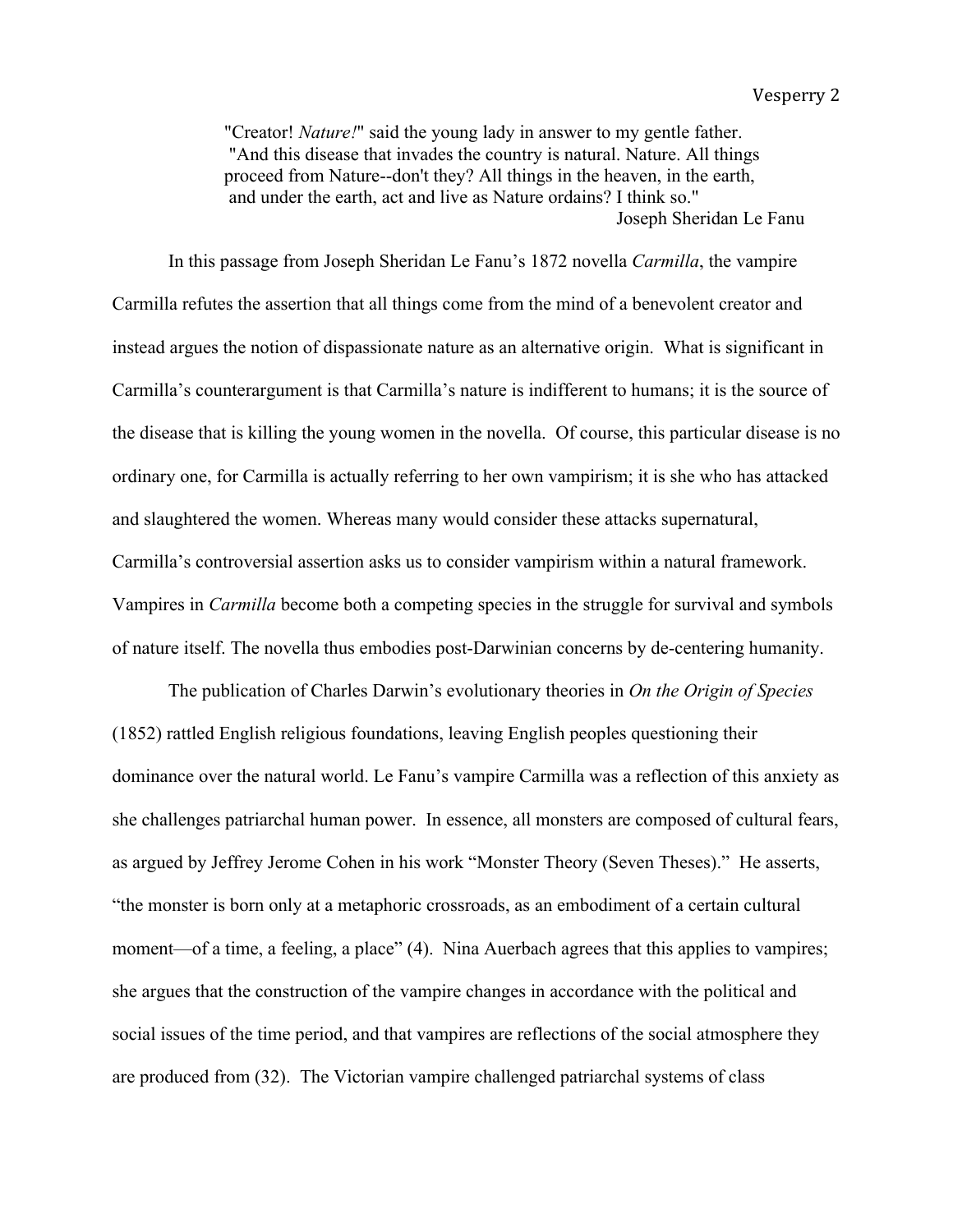relationships and civility with their efforts to find prey—regardless of social class—as well as their disobedience to social codes (6). Carmilla embodies the cultural anxieties of Victorian England because her predatory nature challenges European civility as well as English dominance. Furthermore, the fact that Carmilla is a female vampire further complicates these themes, suggesting that the feminized natural world will challenge masculine dominance over nature, especially since the vampire is a *progression* of a human body that is reanimated into a stronger being. This hints to evolutionary progression, as vampires are a stronger, predatory species, one that feeds on the weaker human species. The Victorian vampire can be seen as an extension of anxieties regarding evolution and nature, and through Sheridan Le Fanu's Carmilla,<sup>1</sup> readers can see this anxiety take shape through the vampire's relationship with nature and humans. Thus, I will argue that the female vampire Carmilla contests the Victorian ideal of patriarchic dominance over nature, appearing to be a new step in the evolutionary chain and overpowering the human race. Darwin's controversial wedge metaphor highlights a symbolic fight between Carmilla and the human species. In turn, this attack from the female vampire emphasizes the Victorian anxieties of patriarchic dominance in general.

Humans once believed they were the most powerful creatures on the face of the earth with God-granted rights to the land, its animals, and its resources, but evolutionary science was beginning to reveal that humans were nothing more than another species in competition with others (Diniejko 1). Victorian England asked itself, are we truly the dominant species, and can our species be subject to devolution and/or extinction? And while humans are currently the most dominate species on the planet, capable of manipulating nature for housing, agriculture,

<sup>1</sup> Textual citations and references in this essay are from the Oxford University edition of *In A Glass Darkly* (1999).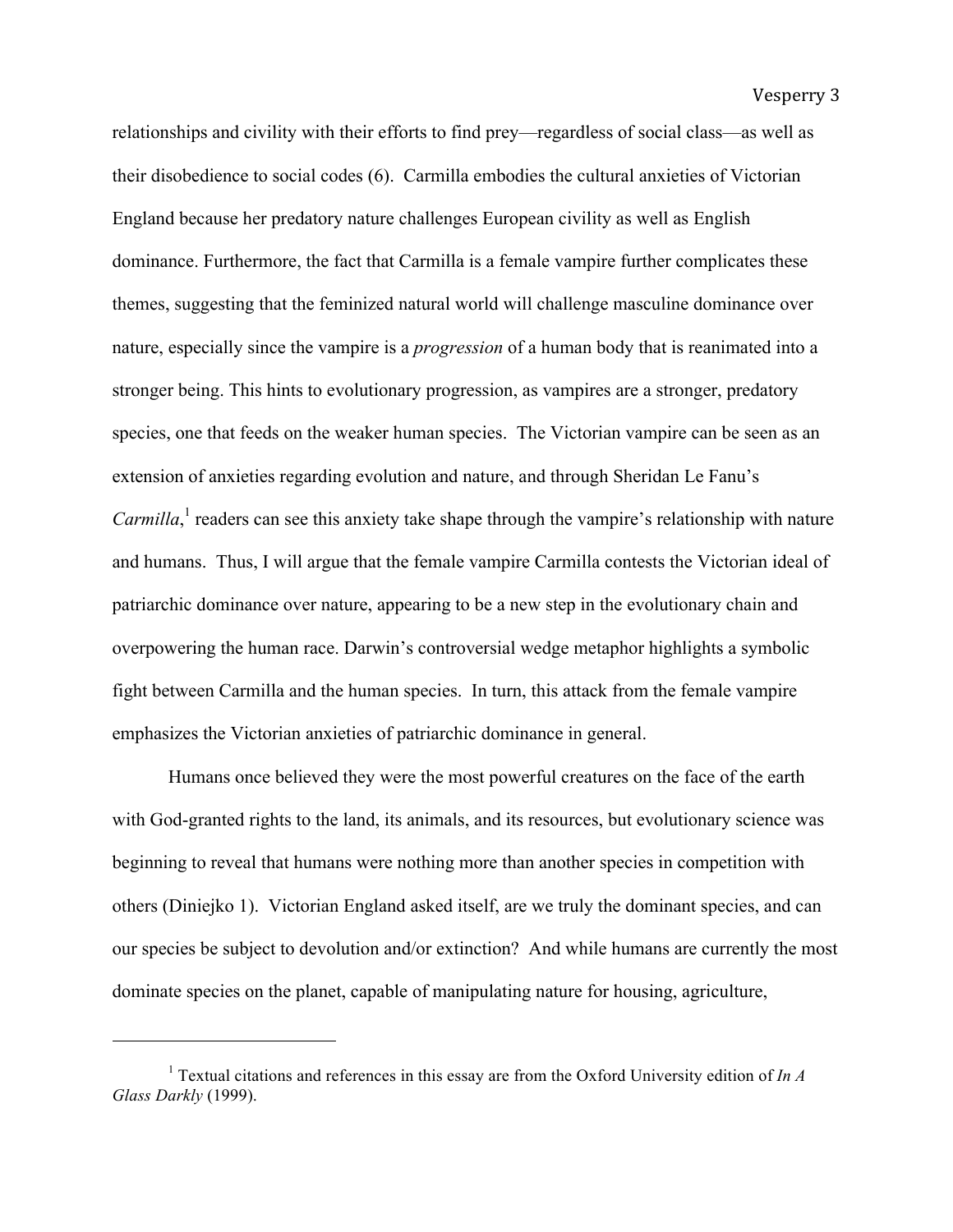exploration, and domestication, might they be pushed to extinction by a more powerful species? In "Imperial Gothic: Atavism and the Occult in the British Novel," Patrick Brantlinger argues that Victorian fiction reflected concerns about human regression or devolution, especially when exposed to the primitive peoples of colonized lands. This theory asserts that even the most civilized peoples can be subject to devolution or "going native" when exposed to less-civilized peoples (234-235). What's fascinating about this Victorian fear is the way that it emphasizes the instability of human civility, suggesting that English culture is not permanent in the presence of less-civilized humans. I also argue that Le Fanu's novella highlights the fear of losing dominance over the natural, but not through devolution. Rather, it would be through the evolution of a new species, one more powerful than humans, and one that could potentially overthrow English dominance. In essence, the constant battle between species encroached on Victorian England, making the public recognize the possibility that humans are subject to nature, and not nature subject to humans.

The fear of evolution certainly plays into the creation of the vampire Carmilla. The monsters that appear in literature are symbolic of the culture they stem from, encompassing an anxiety that the culture finds difficult to confront. Cohen claims that the monster is, first and foremost, a cultural body composed of multiple components: "The monster's body quite literally incorporates fear, desire, anxiety, and fantasy (ataractic or incendiary), giving them life and an uncanny independence. The monstrous body is pure culture" (4). Like Cohen's "monster," the vampire Carmilla encompasses the evolution anxiety that is prevalent in Victorian England. In essence, the Victorians believed that God granted man dominance, for man was made in his image; without this belief, humans could be just another animal species. And if humans were, as Darwin implied, just another species, what became of faith in a divine creator?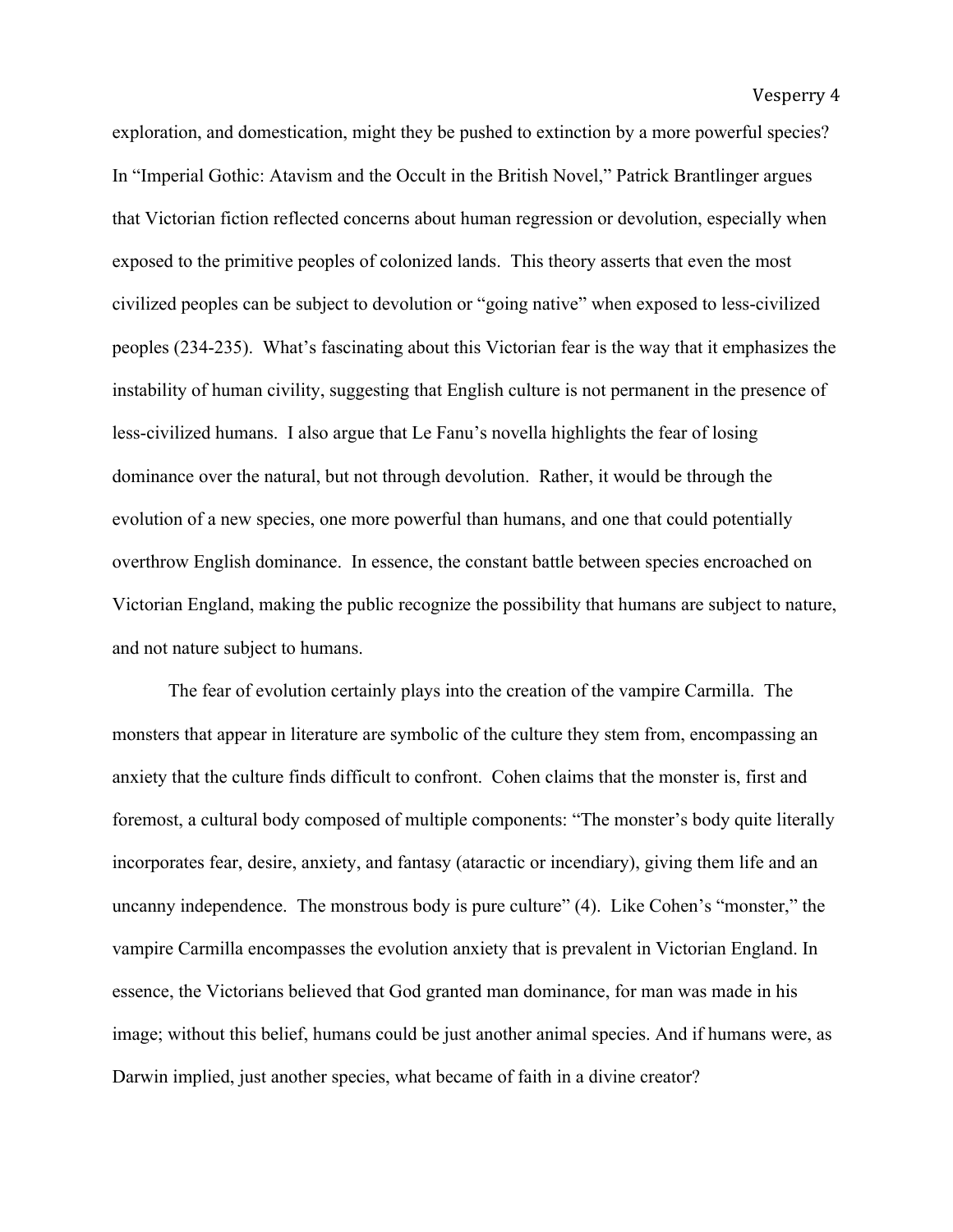Darwin himself questioned the reality of a creator of all life on earth, particularly due to the existence of parasites, and he expressed this issue in a letter to a friend, where he uses the example of a parasitic insect killing a caterpillar:

I cannot persuade myself that a beneficent God would have designedly created the Ichneumonidae [parasitic insect] with the express intention of their feeding within the living bodies of Caterpillars, or that a cat should play with mice. Not believing this, I see no necessity in the belief that the eye was expressly designed. (64)

Similar to the parasite, the vampire is a parasitic creature that lives upon the "living bodies" of humans; they are symbolic of this parasite/caterpillar relationship and humans are simply the prey that sustains the vampire bodies. Thus, *Carmilla* brings out the very issues that Darwin found most troubling regarding evolution. Theories that preceded 1859 were *teleological*, based on the idea that all species were evolving toward perfection. Christian doctrine also considered the human race the most dominant, perfect race, entirely different from all other animals on the earth and given the rights and powers to dominate nature (Diniejko 2). Darwin was skeptical of these perspectives, and questioned the "final purpose of evolution" (Shanks 3). Thus, Darwin began to construct a new and controversial vision of evolution; rather than to create a more perfect species, evolution involved the struggle for survival, the "survival of the fittest," to maintain the propagation of the species in a world full of competing species. This theory also maintains that this struggle will be continuous: there's no guarantee that one species' dominance will last forever, for a more powerful species may cause extinction.

In the first edition of Darwin's *On the Origin of Species* (1859), Darwin included a metaphor of survival that was rich with graphic imagery, enforcing readers to envision an account that is rife with aggressive rhetoric. The wedge metaphor, removed form subsequent editions, typifies this violent view of natural selection: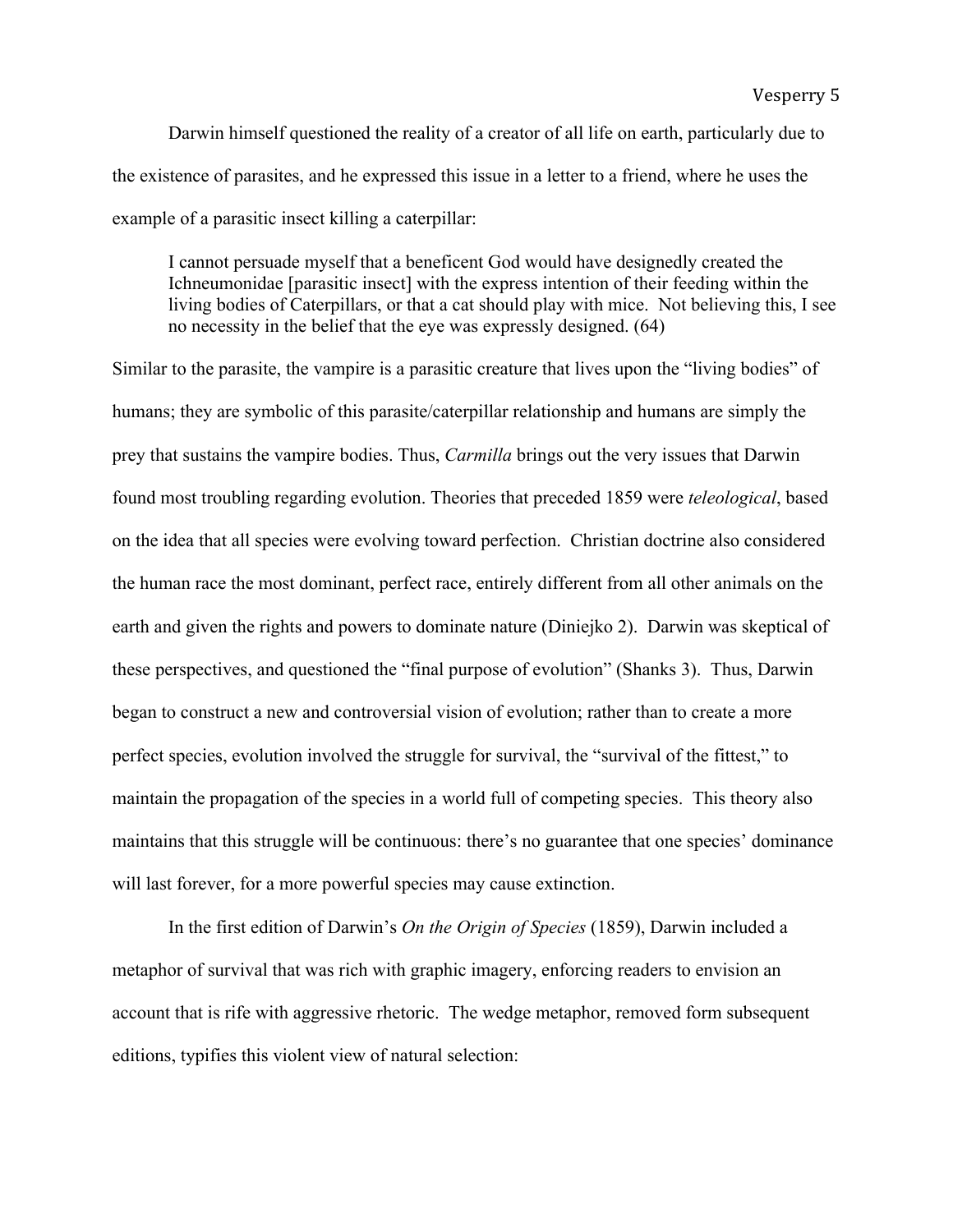In looking at Nature, it is most necessary to keep the fore-going considerations always in mind—never to forget that every single organic being around us may be said to be striving to the utmost to increase in numbers; that each lives by a struggle at some period of its life; that heavy destruction inevitably falls either on the young or old, during each generation or at recurrent intervals. Lighten any check, mitigate the destruction ever so little, and the number of the species will almost instantaneously increase to any amount. The face of Nature may be compared to a yielding surface, with ten thousand sharp wedges packed close together and driven inwards by incessant blows, sometimes one wedge being struck, and then another with greater force. (119)

Darwin chose to remove the wedge metaphor without stating his reason, but the mysterious

wedge metaphor continues to be discussed today for its graphic, anthropomorphic description of

survival. In her work *Darwin's Plots: Evolutionary Narrative in Darwin, George Eliot, and* 

*Nineteenth-Century Fiction* (1983)*,* Gillian Beer comments on this violent imagery:

The drive towards actualization has created an image so grotesque, so disturbingly figurative of violence, in which the barriers between earth and body have so far vanished that the wedge image has become shockingly sadistic in a way that effaces its argumentative usefulness. Emotionally, it does correspond to Darwin's most somber sense of the individual within the natural order, but the progressive condensations of language over the various versions have here resulted in an image of uncontrollably intense and repellant anthropomorphism. (72)

Beer's description draws attention to the violent intrusion of wedges that fight to sustain their stability in Nature's pliant surface, but the rhetoric also suggests human action, or as Beer suggests anthropomorphism, whereas the wedge is physically thrust into a surface by an allegorical arm. Sonia Stephens also comments on the "warfare" imagery that the wedge metaphor produces, noting that the wedges "that stay in the yielding surface are species that survive, but to stick into the surface they presumably have to pop other wedges out" (2). She further explores the violent possibilities in the wedge metaphor, noting that "seedlings need to overcome 'enemy' seedlings in a competition for space, and males compete for females in sexual selection" (2). The wedges signify that while a species is burying itself as deep as possible into Nature's pliant surface, it is pushing out other species' wedges, fighting for space within the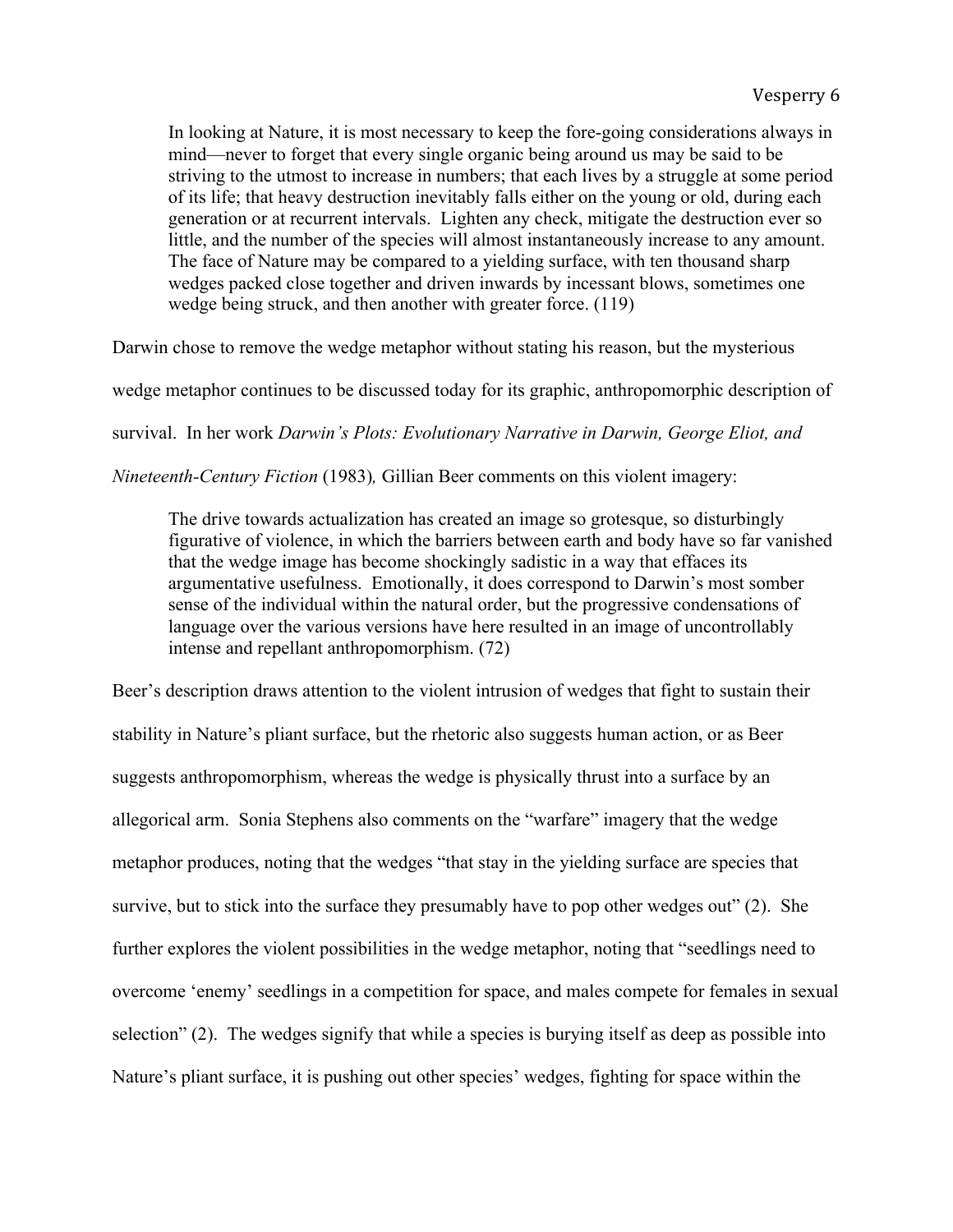limited space of Nature's surface. The wedge metaphor explicitly details the violent fight for survival that humans experience against the threat of other species, but it also re-imagines nature as a "pliant surface" that seems subordinate to this penetration. In other words, Nature is written as an agentless substance that is crucial for life—for species must "wedge" firmly within it—but it also lacks the ability to readjust species on its surface (these species will be readjusted by the other wedges that push them out, not Nature *herself*).

Darwin's rhetoric surrounding the natural world has often been gendered female. According to Beer, there were two implications to Darwin's gendering of nature: the first was to distinguish nature and the natural world from God. If God was the embodiment of the patriarchic structures of Victorian England, then nature was the feminine other. The femininization of nature was an effort to "ascribe a benign surveillance to the natural world" (50). In essence, feminizing nature was a method of subjugating it to scientific judgment and examination, but this was not a feature entirely unique to Darwin. Beer notes that feminine characterization of Nature was a common tradition in early modern England, and she mentions many works that used this rhetorical device. In Ovid's *Metamorphoses*, which was frequently taught in early modern grammar schools, Deucalion is instructed the throw away the bones of his Great Mother. Feminine Nature is found in contemporary literature as well in scientific writing of the Victorian period, such as John Tyndall's philosophical works (70). Furthermore, Beer notes Ralph Colp's<sup>2</sup> speculation on the wedge metaphor's removal from subsequent editions; Colp suggests that the wedge metaphor "may have come to symbolize Darwin's assertion of himself in the areas of work, sex, money, and resistance to opposition" (71). The irony of the

<sup>2</sup> Beer is referring to Colp's "Charles Darwin's Vision of Organic Nature," published in the *New York State Journal of Medicine,* September 1979.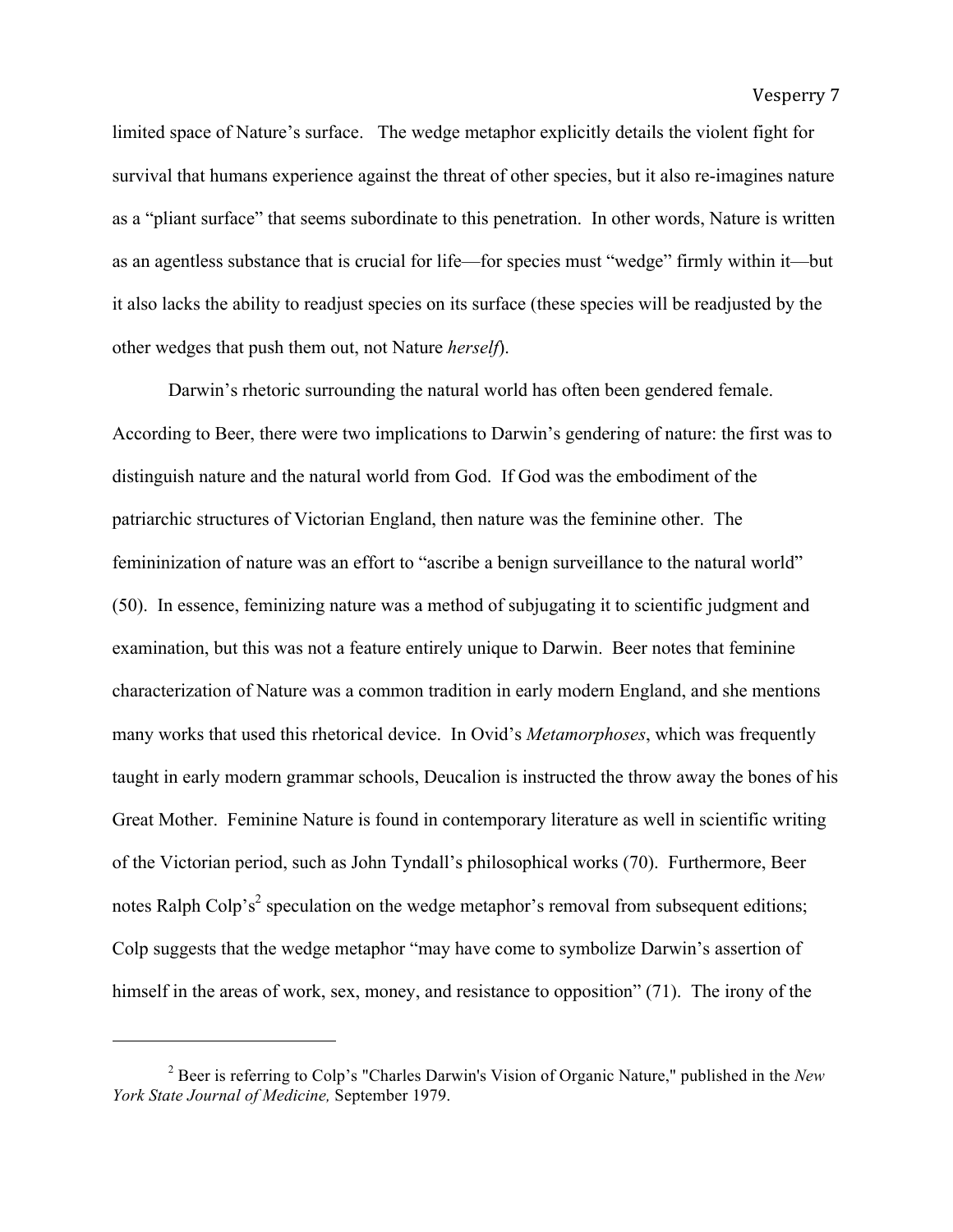wedge metaphor is the phallic stake that is thrust into the feminine Nature (with a

anthropomorphic capital 'N'), highlighting a gendered relationship between the masculine wedge

and feminine Nature's "pliant" surface." This metaphor also highlights psychoanalytic theories

of phallic power, which showcase the androcentric language to express human existence.

The wedge metaphor and the gendering of nature are significant for readers of Carmilla, and Le Fanu's writing reflects anthropomorphic and androcentric tendencies that are common in Victorian discourse. According to W.J. McCormack, Le Fanu's depictions of nature follow a pattern common to much of the Victorian rhetoric regarding nature:

[Le Fanu's] view of the world is man-centered, and his depiction of nature essentially anthropomorphic. In the early *Purcell Papers* landscape is used conventionally as a mirror of human society; the sap is falling, the woods are stricken, mortal decay lies over all. By the 1860s, however, Le Fanu's treatment of landscape has become less predictable, because his view of it is no longer simple and unitary. It may appear either as a series of static scenes, presented virtually as artifacts through the framing devices of window or estate wall, or as a nervously quivering enemy to man, treacherous with revelation. This dichotomy in nature extends into every aspect of Le Fanu's work, and ultimately appears as open conflict. (191)

Le Fanu's anthropomorphism and androcentrism are not uncommon, and this language is frequently found in many works of literature in Victorian England. But, as McCormack suggests, Le Fanu's use of nature becomes far more complex, and further shows through *Carmilla* how feminine nature can overpower and exploit the human species. *Carmilla* was written after Le Fanu's view of nature had changed, and this "open conflict" is apparent through Carmilla's characterization. The novella shows a distinct complexity within the human relationship with nature, and explores how humans may be subject to feminine nature's power, rather than dominant over nature.

What remains significant in Darwin's wedge metaphor is that Darwin chose the wedge to symbolically describe the struggles of nature. Granted, we may never know why Darwin chose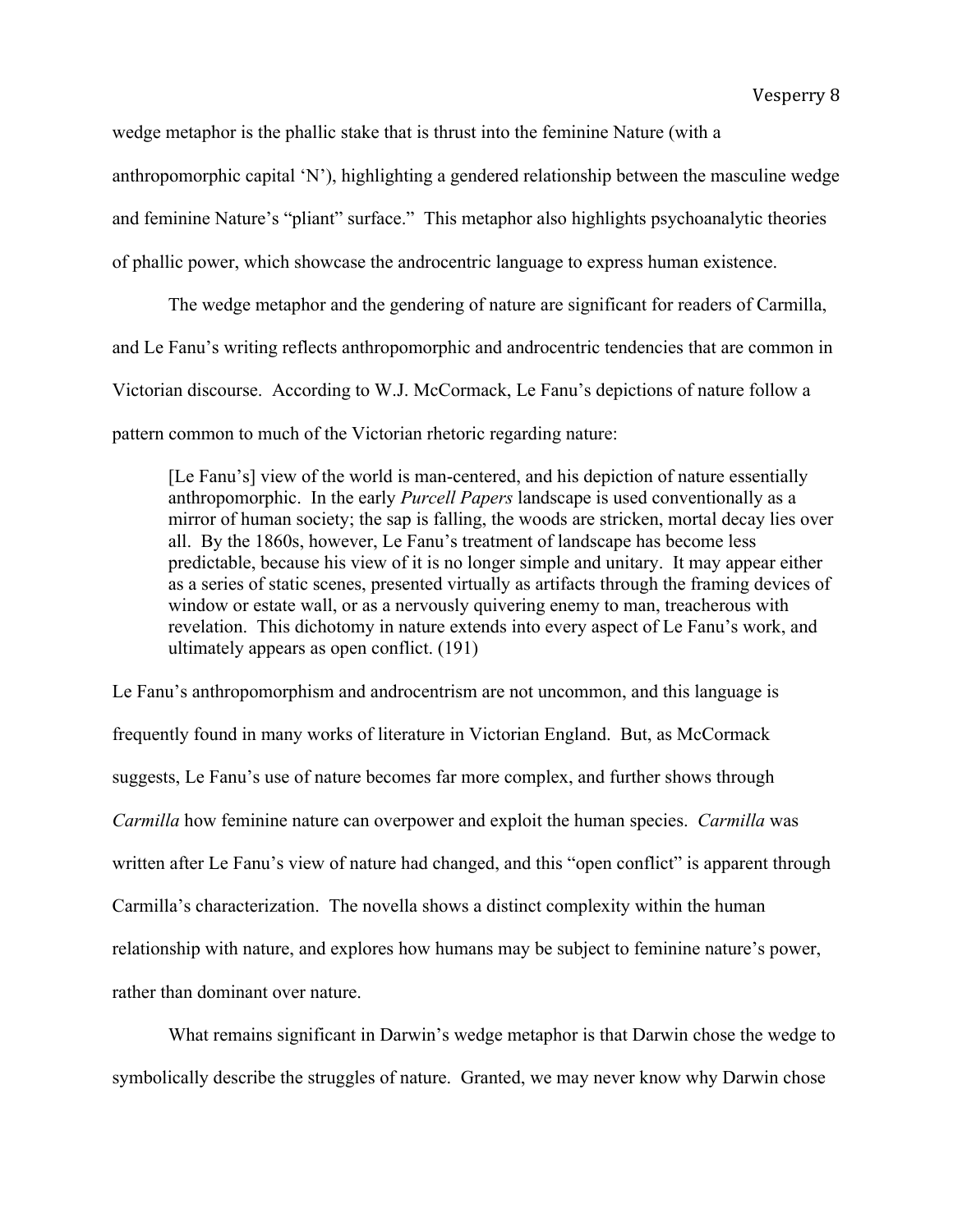the wedge image to describe survival—and never know why he chose to remove it—but the metaphor could be a semblance of psychoanalytic theory of phallic power.<sup>3</sup> The physical description of a wedge offers more insight to its phallic symbolism as well as its connection to the stake as a weapon against vampirism: according to the *Oxford English Dictionary*, the wedge is "a piece of wood, metal, or other hard material, thick at one end and tapering to a thin edge at the other; chiefly used as a tool operated by percussion (or, less frequently, pressure) applied to the thick end, for splitting wood, stone, etc., forcing apart contiguous objects, dilating a fissure or cavity, tightening or securing some part of a structure, raising a heavy body, and other similar purposes" (1). Furthermore, the wedge is also another term for knives, chisels, or any other tools used for cutting or piercing. By looking closely at the wedge theory's context, it shows that human dominance is not without its own insecurities. The wedge symbol is ultimately a weapon used to thrust into the pliant surface, but also to ward off other species and to assert dominion. But ultimately this image is violent, highlighting the brutality of existence, and further shows how dominance is a constant struggle. The wedge itself also represents the stake, one of the most well known weapons used to kill vampires. Staking was one of most popular methods of killing vampires in folklore, especially in Germany, Serbia, the Baltic States, and southern Slavic cultures. Various forms of wood were preferred for staking, such as ash, hawthorn, or oak, and were generally inserted in the chest, and less commonly in the mouth. Staking was used in order

 $3$  In psychoanalytical theory, the phallus does not entirely represent the penis, but represents the symbolic phallus of power. Sigmund Freud argued that when young boys desire their mother, they recognize that the mother lacks a penis. The boys then fear that the woman has been punished, and her penis removed, beginning the "phallic stage" of the boy's growth period. On the other hand, women experience "penis envy" when they recognize that they lack the penis (136). Jacques Lacan argues that men achieve the privileges of the phallus by denying the state of "the Real" (or, the pre-lingual state of being that children live within). Women, lacking the penis, never gain the privilege of the phallus and in turn are closer to nature. Thus, women encompass both a lack (not obtaining phallic privilege) and wholeness (never losing the penis or castrated) (287).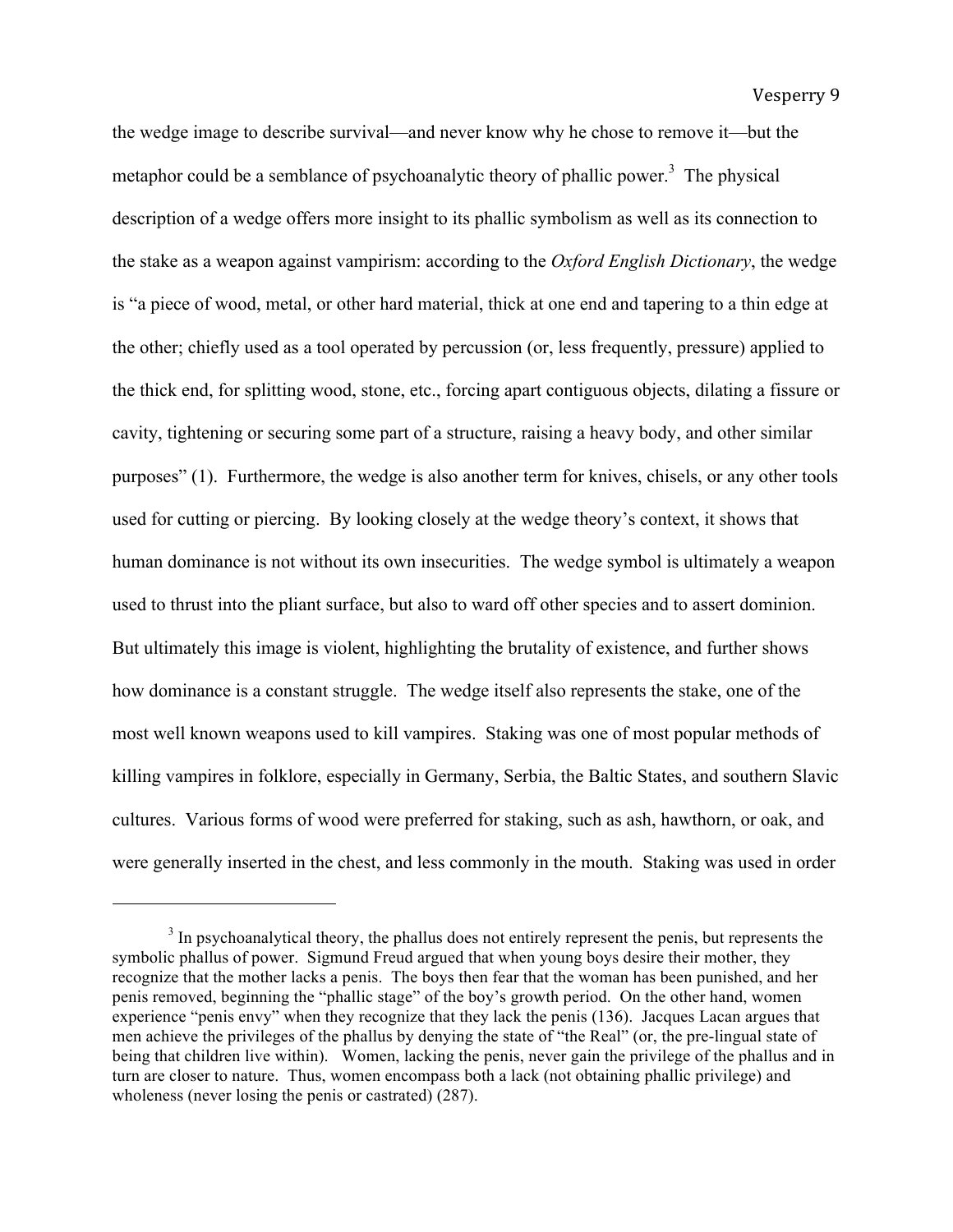to pierce and deflate the vampire's body that had become bloated with blood, and the vampire corpse was commonly buried with pointed objects in case the body should bloat again (Barber 157-158). The body was often destroyed through other methods, such as decapitation or the removal of certain limbs, but staking was often the first step in the process of killing vampires, and ultimately was a symbolic way of enforcing dominance over the vampire body. As Michael Davis argues, "the final blow, the stake in the heart, which imposes, or re-imposes patriarchal, phallogocentric Law, as the protean feminine and its destabilizing *ecriture*<sup>4</sup> is literally and symbolically pinned down, her own phallic power castrated as her head is chopped off" (Davis 233). In Carmilla, the stake echoes Darwin's wedge, but in more than just one way. First, Carmilla represents the new species that threatens to push out the human wedges from the face of Nature. Secondly, Carmilla is forced to become the pliant surface of Nature when the male characters stake her—or thrust their own wedge—into her chest, which they do in order to relegate her back under their dominance. Thus, Le Fanu's novella reflects Darwin's wedging metaphor, detailing how Carmilla undermines human dominance and must be exterminated to ensure the human species' well-being.

Le Fanu wrote *Carmilla* just as Darwin's *Origin* was becoming widely popular in England. Darwin's work managed to de-center human existence, concluding that humans are not given God-granted dominance over the natural world, but are just as vulnerable as any animal or plant. Natural occurrences such as disease, predatory animals, and even natural disasters may wipe out human life, all without any discernable reason (Diniejko 3). In turn, Le Fanu continues with Darwin's de-centered human theme when he writes *Carmilla*, emphasizing the mystery and

<sup>4</sup> *Écriture feminine*, a theory created by Hélène Cixous. Cixous argues that women's writing destabilizes the binaries of patriarchic logic. Patriarchic language does not allow the freedom for women to express themselves, but they can use their bodies as a means of communication (875-876).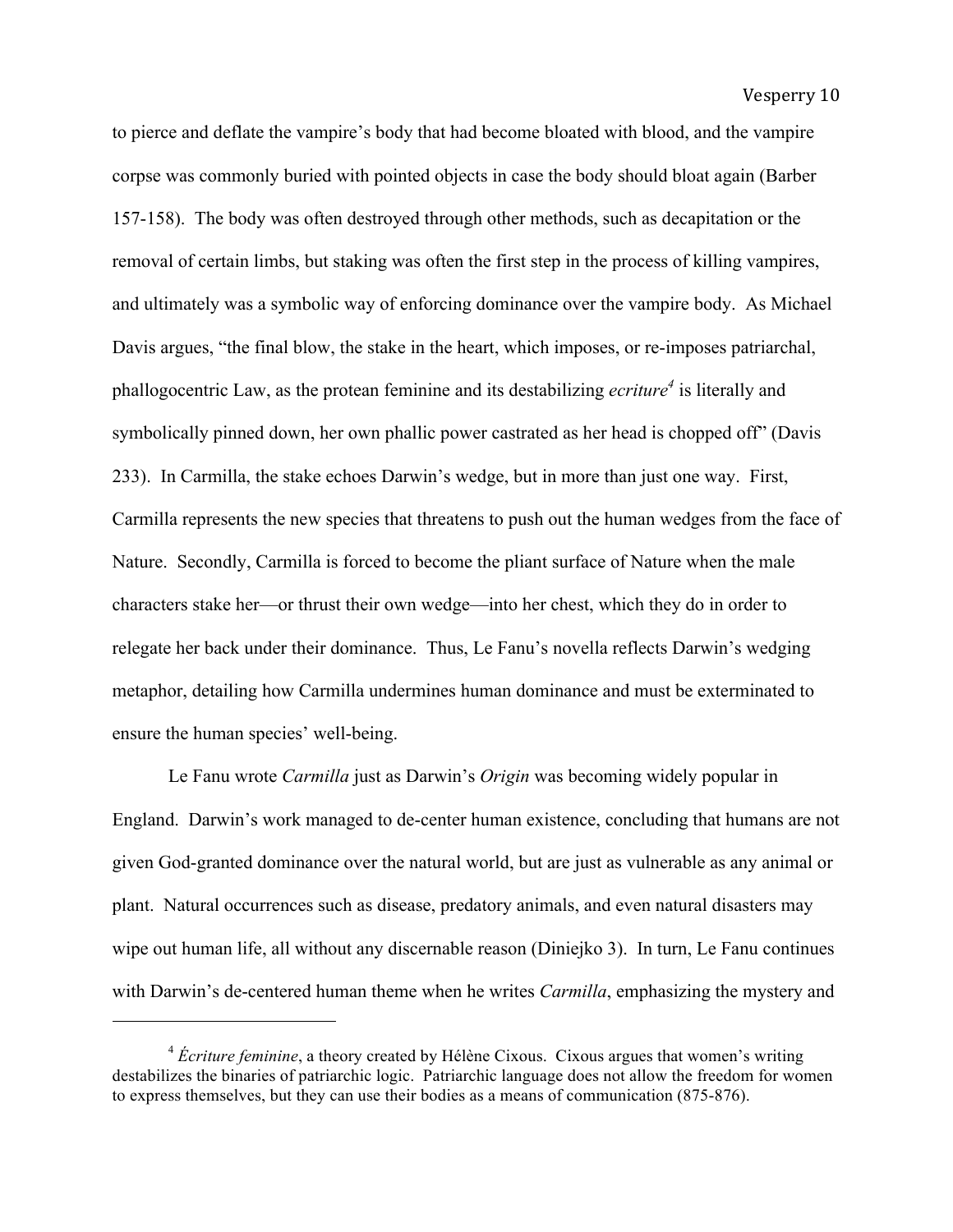power of natural life against human civilization. *Carmilla* was first published in 1872 in the serial journal *The Dark Blue*,<sup>5</sup> and was published again in Le Fanu's short story collection *In A Glass Darkly* (1872)—over ten years after Darwin published *Origin* (Costello-Sullivan xvii). The novella was released during a period of Victorian England that was rife with existential crisis due to Darwinian evolution theories, and some works, such as Richard Jefferies's prolific *After Earth; Or, Wild England* (1885), details similar anxieties of losing dominance over nature.<sup>6</sup> Although not nearly as popular as its vampiric descendant, Bram Stoker's *Dracula* (1897), the novella has garnered significant criticism, scholarship, and even film adaptations. As Kathleen Costello-Sullivan argues, the novel covers many problems that were common in England:

The story's potential as a political and/or cultural metaphor, its psychological resonances, its representations of gender and sexuality, and its unusual aesthetic and narrative characteristics, to name only a few areas of interest, repeatedly invite literary criticism, forcing scholars to return to this short, complex work again and again. (xviii)

The novella's prominence in contemporary scholarship suggests that *Carmilla* still holds literary significance that keeps it a fixture of English Gothic literature.

<sup>5</sup> *The Dark Blue* was a British pre-Raphaelite periodical that was published from 1871-1873. Established by Oxford undergraduate John Christian Freund, *The Dark Blue* hosted numerous wellknown writiers such as Le Fanu, William Morris, W.S. Gilbert, Andrew Lang, Thomas Hughes, A.C. Swinburne, Edward Dowden, Ford Madox Brown, Dante Gabriel and William Michael Rossetti, Simeon Solomon, and Sydney Colvin. The journal folded in 1873 due to massive debts and a small readership (The Dark Blue 1-2).

<sup>6</sup> Jefferies's *After Earth; Or, Wild England* describes the state of England after a catastrophic disaster wipes out most of the human population, and shows how nature begins to reclaim the London cityscape. The book offers a glimpse of animal life in post-human London: dangerous rats and mice run amok, domesticated animals revert to feral beasts, and many other breeds have perished (18-25). Jefferies also details the last surviving members of the human race: descendants of the "ancients" who attempt to attain semblances of civility, and then the "savages" made up of Bushmen, Romanies, and "foot gypsies" (28-30). The book attempts to explore the anxiety of devolution in post-apocalyptic England, supposing that human civilization faces difficulty when trying to attain its past social structures, and while the narrator hopes to keep to the civility of the past, it seems evident that he fears the dissolution of English culture and society (the first part of the book titled "Relapse into Barbarism").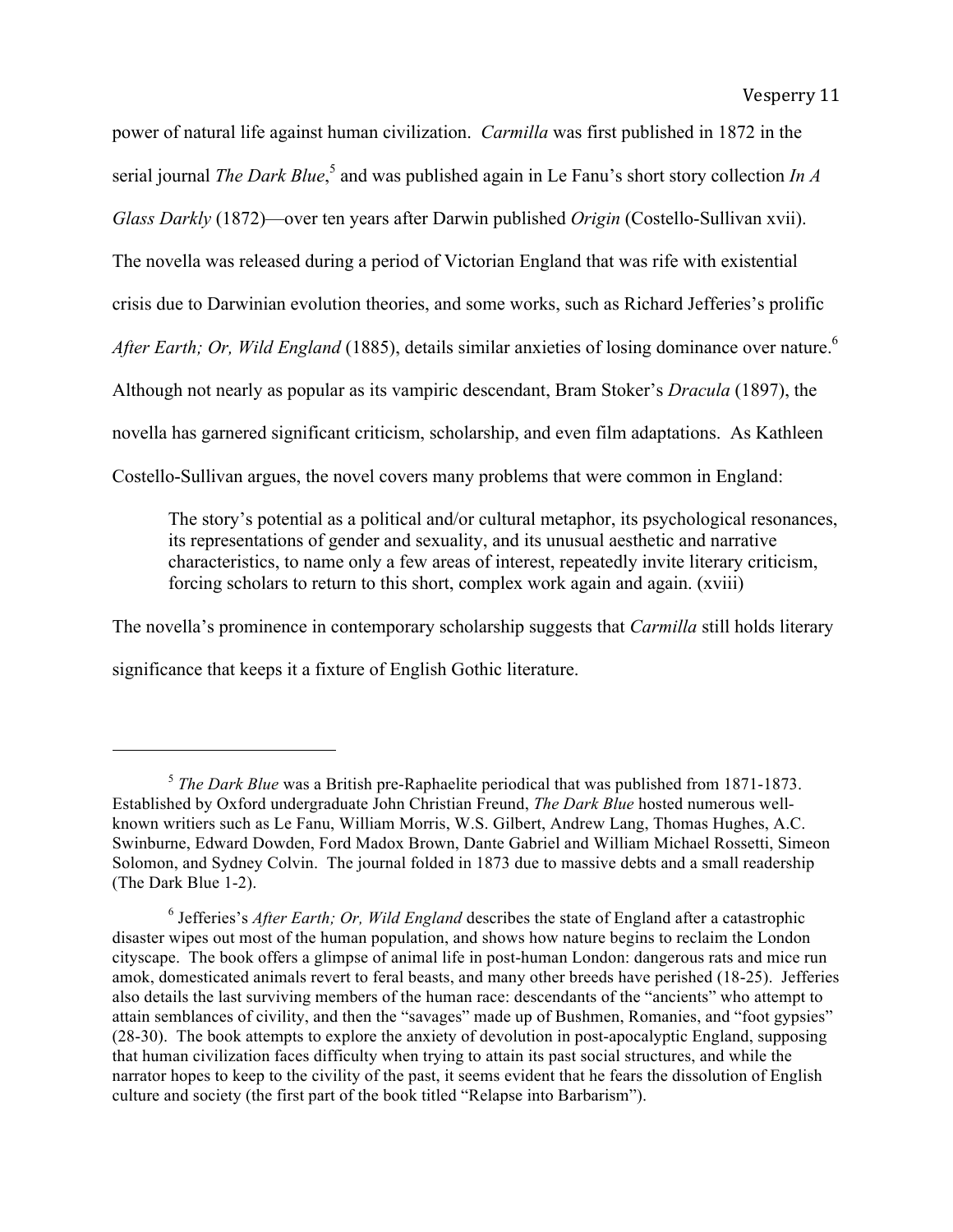The novella depicts the issues that surround a small, rural Austrian village that is haunted by the lesbian vampire, Carmilla, who is a descendant of an ancient noble family of Austrian lineage. Narrated by Laura, an aristocratic woman of both English and Austrian ancestry, the novella details Laura's brush with death at the hands of the lesbian vampire Carmilla. Lonely and impressionable, young Laura lives an isolated life in a *schloss* with her father, a man of English ancestry. They encounter a carriage carrying a woman and her daughter that overturns on a boulder, where they learn that the woman is rushing to a family emergency. Her daughter, who is recovering from a supposed illness and in shock from the accident, is left with Laura, much to Laura's delight. But Laura is soon haunted by strange dreams and visits from a large cat, and even visions of Carmilla standing near her bed. The relationship between Carmilla and Laura, which has been heavily analyzed by scholars, is often seen as a mother/daughter relationship as well as a homosexual relationship, and Carmilla has also been seen as a stealthy invader within the English atmosphere of the *schloss*, a reference to fears of reverse invasion and imperialism. At the end of the novella, the characters learn that Carmilla is responsible for Laura's ailing health as well as the deaths of many young village women, and she is exterminated with a stake through the heart, decapitation, and burning. Yet, despite the slaying of Carmilla, Laura laments that she often reminisces of Carmilla, suggesting a lingering fear, or perhaps longing, for the other woman. Thus, Le Fanu's *Carmilla* highlights the possibilities of a frightening entity intruding upon the lives of humans, preying upon young women for her own sustenance.

The novella's complex themes of maternity, sexuality, and nature have inspired various critics, and many scholars have focused on psychoanalysis and Freudian fear of the maternal. Angelica Michelis and Jarlath Killeen focus on the monstrous maternal represented through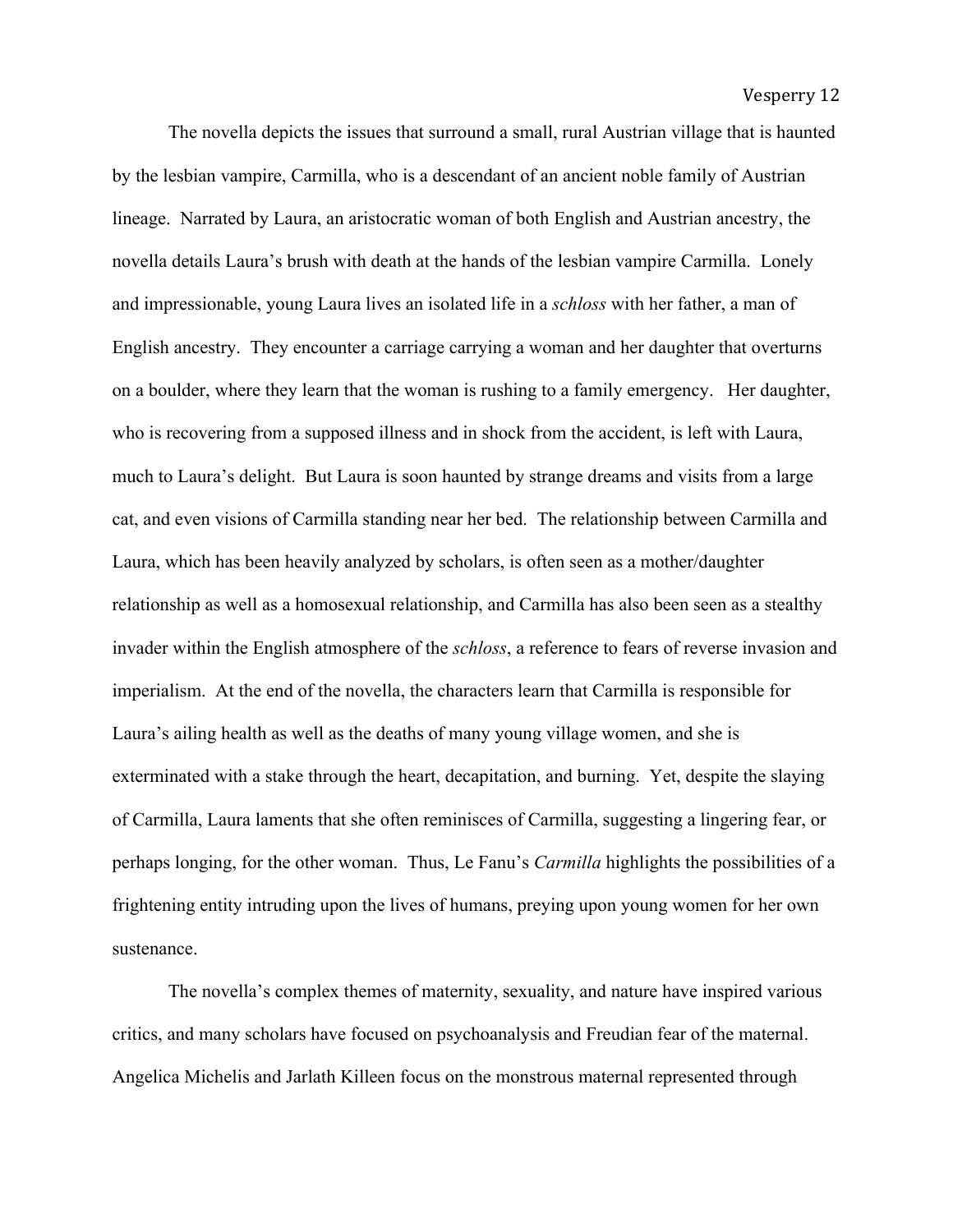Carmilla, highlighting how the female vampire complicates patriarchic separation of the subject from the mother. Carmilla attempts to reassert matriarchic power over Laura to keep her out of the patriarchic system, but Carmilla is killed with the stake—an allusion to masculine penetration of the feminine—and is relegated to the patriarchic system. Similarly, Sally Harris argues that Carmilla threatens to remove Laura from her father's influence, which would remove Laura from patriarchic control.

Michael Davis, on the other hand, argues that Carmilla is "like the chimeras" sold by the hunchback, 'compounded of parts of monkeys, parrots, squirrels, fish, and hedgehogs, dried and stitched together with great neatness and startling effect'; part of nature and yet beyond conventional meaning. (And is it too fanciful to suggest that 'Carmilla' and 'chimera' sound quite similar?)" (232). Davis emphasizes the destroyed nature of these animal bodies, torn apart and reattached haphazardly to create new, man-made beast for the amusement of other humans. This image manages to highlight the human domination over nature—destroying the bodies of animals to sell as amusing charms or trinkets and also metaphorically dictates that human experience of nature *is* anthropocentric, as symbolized in the recreating of animal bodies for their own amusement. Joseph Andriano focuses on Carmilla-as-nature, and that the natural progression to death that is physical rather than spiritual, with Carmilla as the maternal bringer of death. He notes the appearance of a strange black face in the carriage, which is quickly forgotten through the rest of the novel. Yet, when Carmilla first awakes after the carriage incident, she asks for both her mother and "Matska," most likely referring to the mysterious face in the

 $<sup>7</sup>$  The chimera appeared in Greek mythology as a fire-breathing with a lion's head, a goat's body,</sup> and a serpent's tail. In other accounts, the chimera has the heads of a lion, a goat, and a serpent. The chimera also was used to describe creatures composed of various limbs from different animals ("Chimera" 1-2).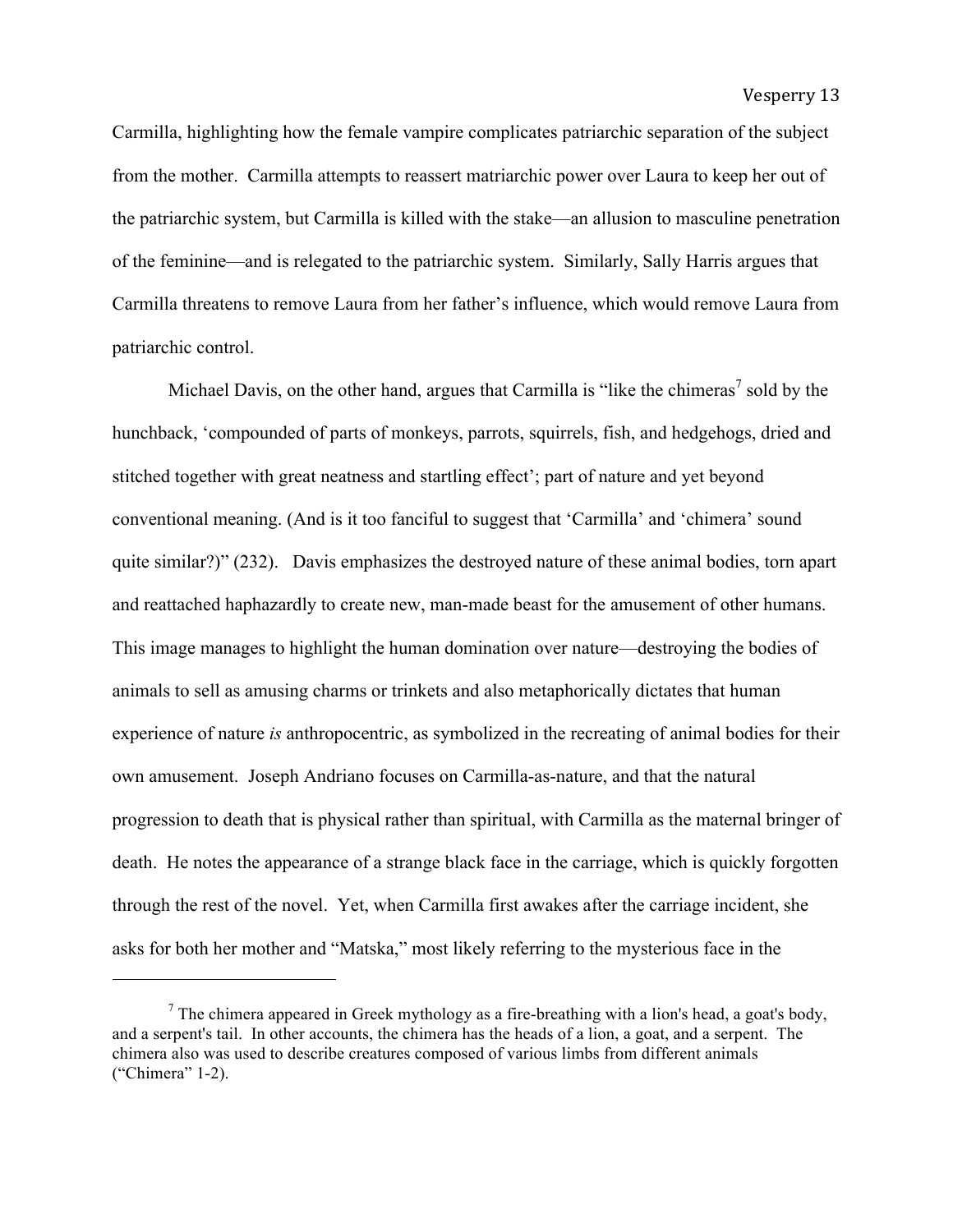carriage. Andriano points out that "Matska" means "mud," and is a reference to Carmilla as "the animal and the muddy earth, reminding us of our tie with nature" (54). While Andriano's argument successfully reevaluates Carmilla from supernatural beast to maternal figure, he ultimately refers to her as "death-goddess," which consequently positions her as a pagan symbol outside of Christian dogma.

Many of these scholars read Carmilla as the feminine, maternal threat to patriarchy, a mother figure who intends to remove Laura from the restrictions of the patriarchic systems. Carmilla as "mother nature" further underscores Carmilla as the threat of nature encroaching upon the influence of patriarchic civilization. My argument presents a different position for Carmilla: while I agree she is a representation of the maternal monster and patriarchic deviation, I ultimately feel that her being represents a new carnal species that feeds on humans, and her predatory nature de-centers humans from their dominant position over the natural world. Her attacks upon women prompt the human male characters to execute her, and therefore abject<sup>8</sup> the female vampire threat to their dominance. In this context, Carmilla has a complex relationship with the wedge metaphor: while she can be the feminine Nature who is literally penetrated with the wedge—or stake—to subjugate her to masculine dominance, she also represents another wedge that attempts to dislodge the human wedge. Yet, at the end of the novella, the human men force her to become the female Nature, thrusting their stake, or "wedge," into her, and relegating her to their governance.

<sup>8</sup> A theory developed by Julia Kristeva in her work *The Powers of Horror: An Essay on Abjection* (1982). Abjection indicates the human reaction to a threat against the distinction between the self and other. The reaction constitutes the forced repression, removal, or denial of the threat, or the "abjection" of that threat. Kristeva argues that "by way of abjection, primitive societies have marked out a precise area of their culture in order to remove it from the threatening world of animals or animalism, which were imagined as representatives of sex and murder" (4-5). Thus, human culture replicates the institution that enforces the repression of the "primal" in order to maintain distance from the abjected.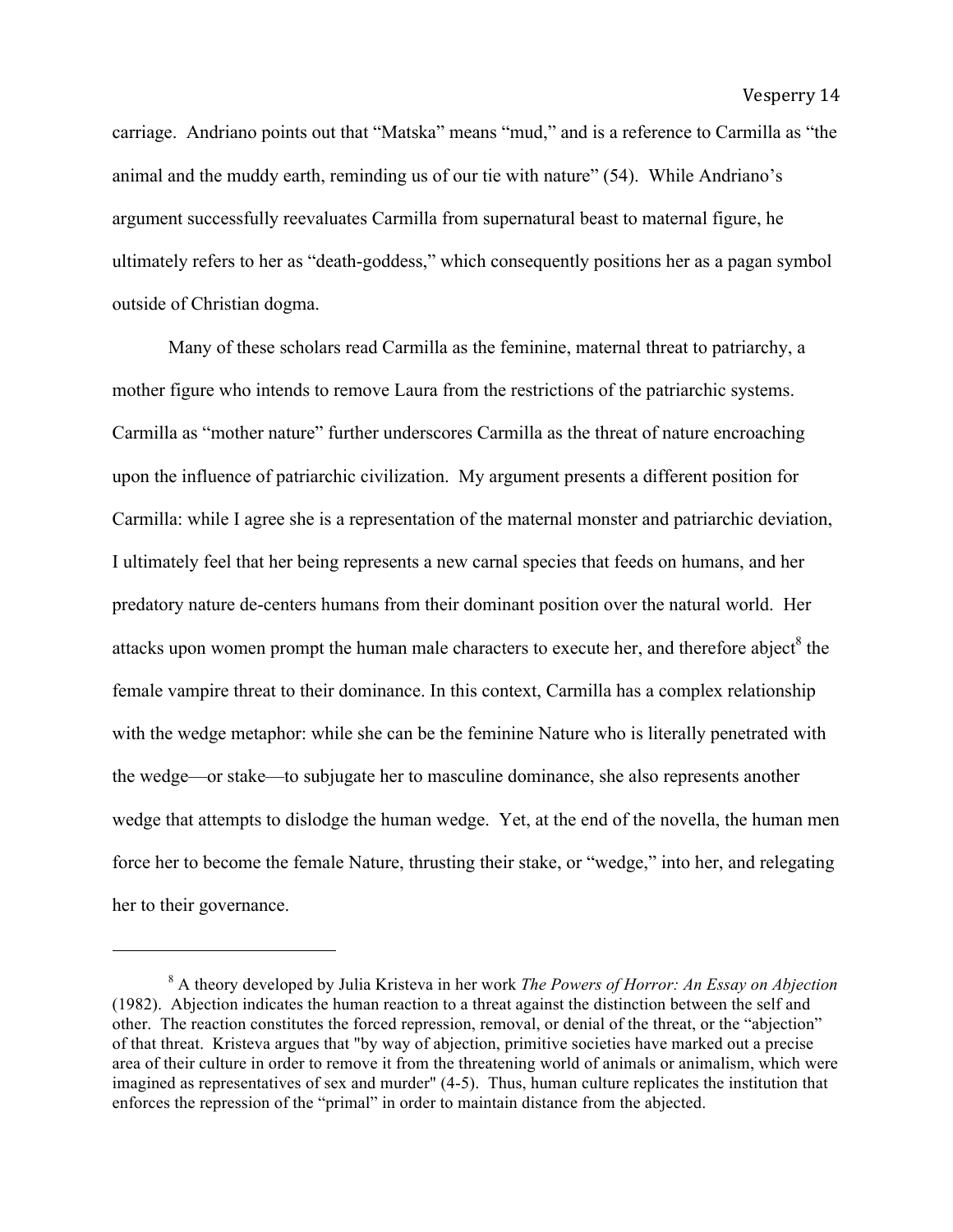The reinforcement of Carmilla's position is man's attempt to keep nature subjected to masculine power, but killing the vampire does not completely eradicate her from existence. Carmilla holds power as a vampire, but also as a female; her power and predatory nature ultimately undercuts the ability for men to dominate the natural world. And while vampires represent a deviation from patriarchic systems of power, forcing humans—usually men—to take action to reinforce dominance with the phallic stake, the female vampire further emphasizes this fissure. Yet, as Darwin's theory attests, the masculine human phallus, or wedge, isn't the only one being driven into Nature; the wedge must compete with other species' wedges. And despite man's apparent ability to control nature and expand civilization through imperialism, the wedge theory attests that the human wedge could still be pushed out by newer, stronger species that could cause extinction of the human race. This also extends to Carmilla as a predator who is forcing out the human wedges as she preys upon the human species. For example, in the novel, Laura describes the non-human strength that Carmilla possesses when the General tries to attack her: "[...] he struck at her with all his force, but she divided under his blow, and unscathed, caught him in her tiny grasp by the wrist. He struggled for a moment to release his arm, but his hand opened, the axe fell to the ground, and the girl was gone" (312). This is also noted near the end of the novella when the Baron explains the traits of the vampire: "One sign of the vampire is the power of the hand. The slender hand of [Carmilla] closed like a vice of steel on the General's wrist when he raised the hatchet to strike. But its power is not confined to its grasp; it leaves a numbness in the limb it seizes, which is slowly, if ever, recovered from" (319). Through this action, Carmilla is shown to be more physically powerful than the male general, but it also creates a visual symbolic of the wedge metaphor: Carmilla shows great strength in her arms—the limbs used to thrust the wedge—and overpowers human arms with her own, a metaphorical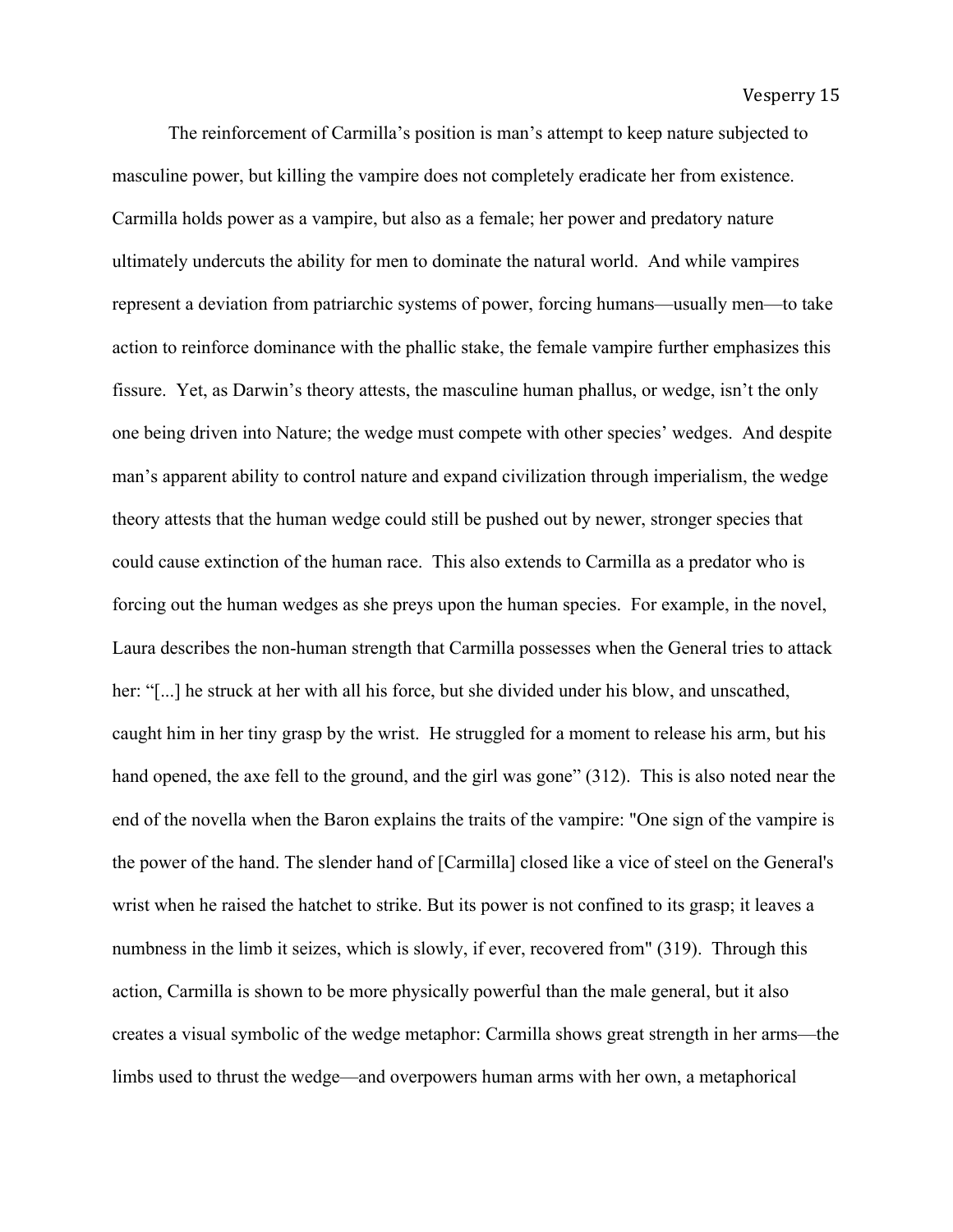suggestion to "de-wedging" by overpowering the weaker species. Furthermore, she causes permanent damage from her grip, or a numbness that rarely recovers fully. Carmilla shows that she is also capable of causing great loss of human populations as she kills off young women, which would ultimately hinder the ability for humans to propagate. But the male characters of the novella, such as Laura's father, the General, and Baron Vordenburg, track Carmilla's coffin and execute her, which symbolically forces her back into patriarchic submission. The execution is extensive, and the male characters go through numerous steps to kill Carmilla:

The body, therefore, in accordance with the ancient practice, was raised, and a sharp stake driven through the heart of the vampire, who uttered a piercing shriek at the moment, in all respects such as might escape from a living person in the last agony. Then the head was struck off, and a torrent of blood flowed from the severed neck. The body and head was next placed on a pile of wood, and reduced to ashes, which were thrown upon the river and borne away, and that territory has never since been plagued by the visits of a vampire. (315-316)

The men do not stop at staking Carmilla, but they continue with dismemberment and burning, which seems excessive. Of course, such an elaborate process highlights how these men want to dominate Carmilla's body, disfiguring her corpse in such a way that would ensure she would never return. But the ritualistic death also highlights the unease underlying Carmilla's demise, showing how the men do not stop at the staking. This is related to the fear of de-centering humankind, and they go through lengths to make sure the vampire body is completely destroyed. Yet, no matter how much Carmilla's body is disfigured, she still exists as a memory. As Cohen suggests, the monster may be slaughtered, it can still exist through fragments such as footprints, bones, shadows, etc., as constant reminders of its existence (6). Angelica Michelis argues, "[Carmilla] still reigns supremely as a constant reminder of the relevance of splitting and the dissolution of separateness as underlying the concept and construction of identity, and here in particular femininity, itself" (20). Thus, despite Carmilla's symbolic destruction, she still exists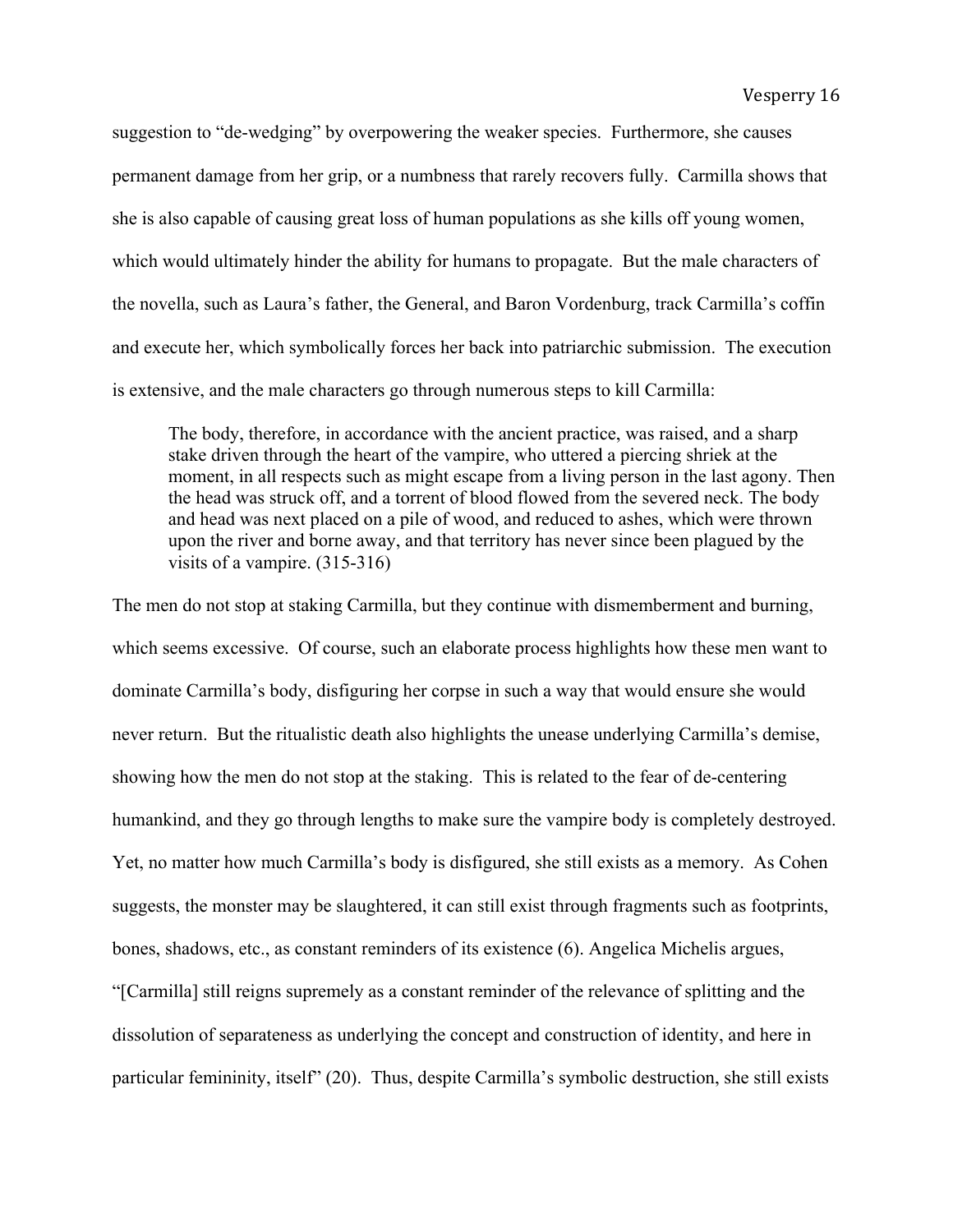as a reminder; no stake, decapitation, or destructive practice upon her body could possibly erase the fact that Carmilla *existed*. She was alive, feeding on human women, and establishing her own wedge in Nature. In essence, Carmilla embodies the anxiety of patriarchic domination over women and nature; her utter presence in the ecosystem, preying upon the lifeblood of human beings, makes her more than just an evil demon, but another species fighting for survival. In one respect, Carmilla is another wedge that is thrust into Nature's surface and her wedge is hypothetically dislodging the wedges of the human species. Furthermore, Carmilla's need to sustain her life through human blood prompts the possibility of human submission to a more powerful species, one that can dominate and kill the weaker species. And even though the humans manage to kill Carmilla in the novel's conclusion, we are still faced with a new question: are there more vampires in existence? Granted, even though Laura writes that vampires no longer haunt the area, the possibility of more across Europe cannot be eliminated entirely.

In the final chapter of the novel, the Baron describes the nature of the vampire creature and its creation, which is reminiscent of Darwin's theories of common descent and replication of the species:

Assume, at starting, a territory perfectly free from that pest. How does it begin, and how does it multiply itself? I will tell you. A person, more or less wicked, puts an end to himself. A suicide, under certain circumstances, becomes a vampire. That specter visits living people in their slumbers; they die, and almost invariably, in the grave, develop into vampires. This happened in the case of the beautiful Mircalla [an alias for Carmilla], who was haunted by one of those demons. My ancestor, Vordenburg, whose title I still bear, soon discovered this, and in the course of the studies to which he devoted himself, learned a great deal more. (318)

As the Baron suggests, the lasting specter of a suicide is capable of infecting the dead with vampirism: he claims that "it is the nature of vampires to increase and multiply, but according to an ascertained and ghostly law" (318). Ironically this "ghostly law" isn't much different from the laws of nature, and its significant that vampires follow much of the evolutionary theory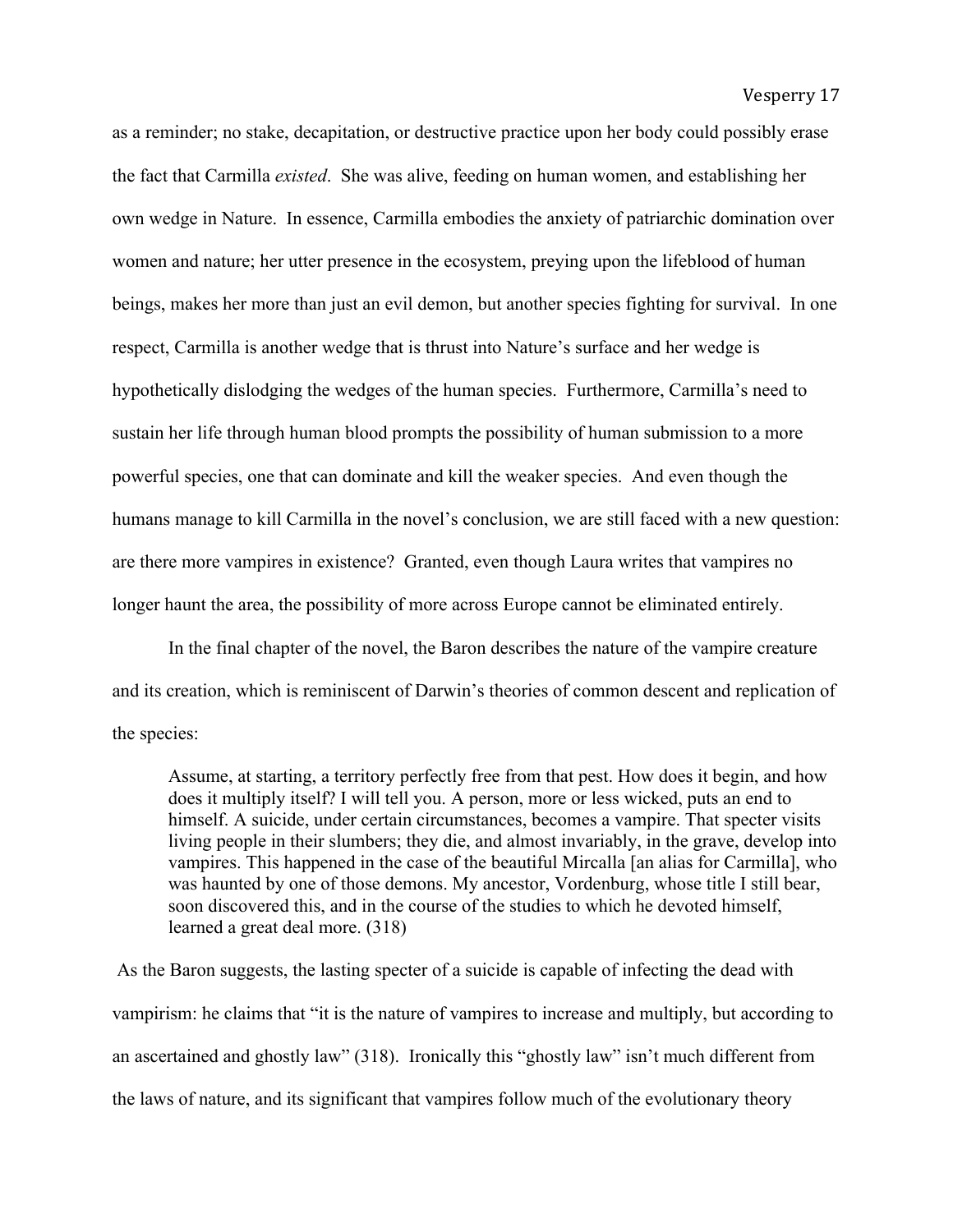framework in order to sustain themselves as well as propagate the species. For instance, evolutionary biologist Ernst Mayr concludes that Darwin's theories tend to focus on themes of common descent and multiplication of species: common descent alludes to the common origin of all beings at one organism, beginning with small, single-cell organisms and evolving into multiple, complex species (36). For the novel, the origin of the vampire can attest to the common descent; all vampires were once human, highlighting that vampires and humans are interrelated and share a common origin. Secondly, in the multiplication of the species, the descendents will multiply into daughter species or "bud" into newer species when in isolation from other breeding lines (37). While this second theory is more focused on the change of a species through multiple avenues, I believe it's significant that Darwin emphasizes the multiplication of the species, or to create more of the species to institute its endurance. This issue is addressed briefly in the novel when the General and Laura's father speak with the woodman at the Karnstein castle ruins. When they ask the woodman why the village near the castle is deserted, the woodman admits that a group of vampires killed many of the inhabitants: "It was troubled by *revenants*,<sup>9</sup> sir; several were tracked to their graves, there detected by the usual tests, and extinguished in the usual way, by decapitation, by the stake, and by burning; but not until many of the villagers were killed" (307). He continues to describe how the Moravian nobleman detected and slaughtered another vampire, and later uncovered Countess Millarca's (another pseudonym for Carmilla) tomb in order to move it to a new location to save her from turning into a vampire. The woodman also notes that the nobleman was "skilled—as many people are in his country—in such affairs" (307). Thus, the woodman highlights that the case of

 $9^9$  General term for a person who has returned from the dead, but could be in many forms: ghost, vampire, zombie, etc. (Del Lucchese 553).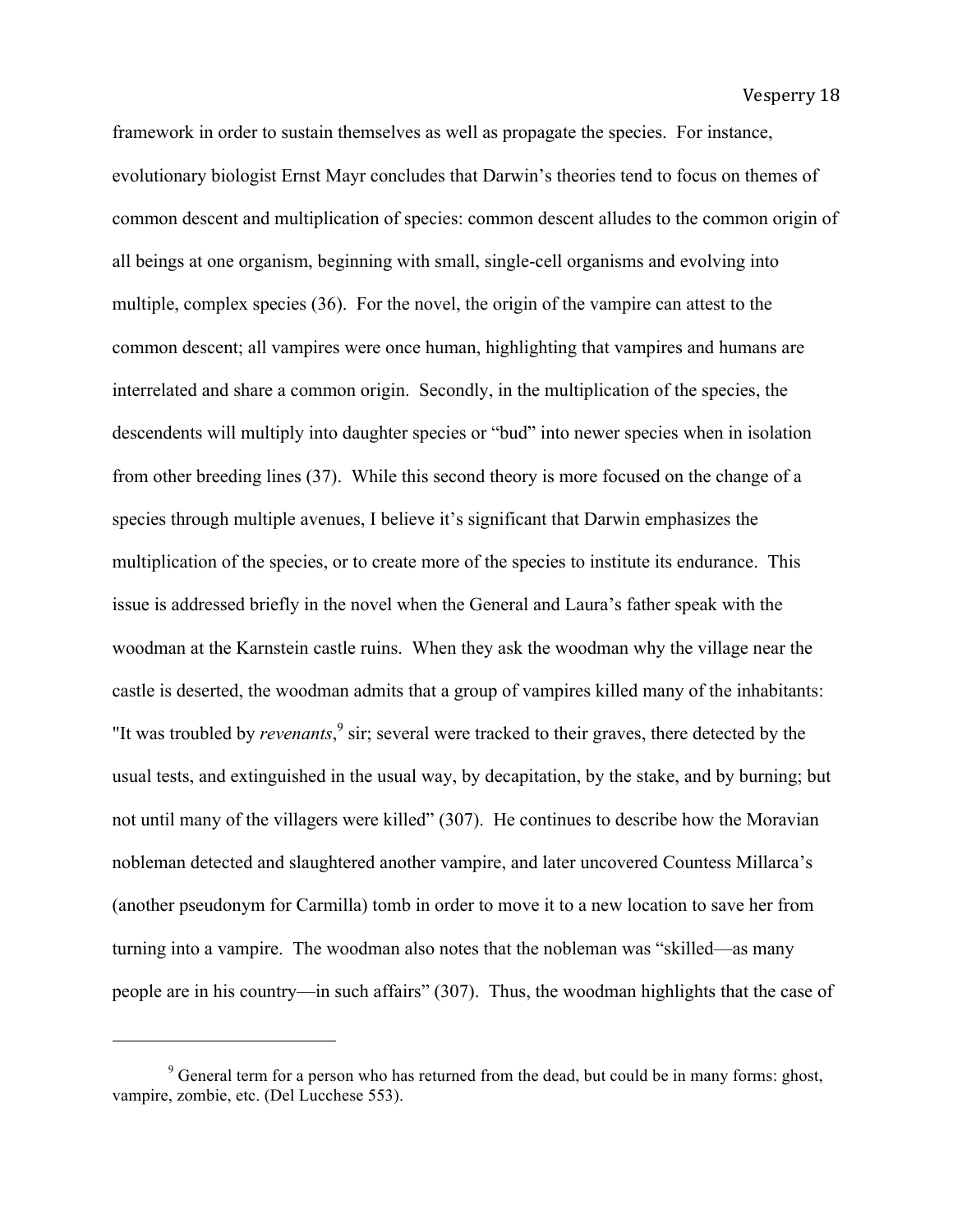Carmilla isn't an isolated problem, but a common issue in the region. The Moravian nobleman is described as an experienced vampire slayer, and even further, the tradition of vampire hunting is carried on through his descendant Baron Vordenburg, who assists the men in killing Carmilla. In this case, vampire slaying is a long-standing tradition within the fictional Austrian countryside, one that has passed down through generations, and highlights the fact that there are more vampires prowling through Europe and killing humans. Thus, even though the men stake Carmilla, there could always be more vampires. Furthermore, Darwin's wedge metaphor, which suggests an endless struggle for survival, appears in this endless struggle to conquer the vampires.

Throughout the novel, there are moments where Carmilla interrupts the systems of religious belief with her own perspectives, many in which indirectly echoes to Darwinian theories of survivalism. In one significant instance, Carmilla, Laura, and Laura's father are discussing the deaths to two young peasant women from the village, both of which appeared to be attacked in the same manner. The dialogue in this scene expresses the concerns regarding nature, and it also shows the contradictions in Laura's father's perspective:

"All this," said my father, "is strictly referable to natural causes. These poor people infect one another with their superstitions, and so repeat in imagination the images of terror that have infested their neighbors."

"But that very circumstance frightens one horribly," said Carmilla.

"How so?" inquired my father.

"I am so afraid of fancying I see such things; I think it would be as bad as reality." (269-270)

Laura's father expresses that the deaths, and the hysteria, are all attributed to the "natural" fear allotted to lower classes or the Austrian peoples, and since Laura's father tries to sustain English sophistication in the *schloss*, he institutes English beliefs rather than those of the Austrian villagers. But he also points out how the theory is just as frightening as reality, as the poor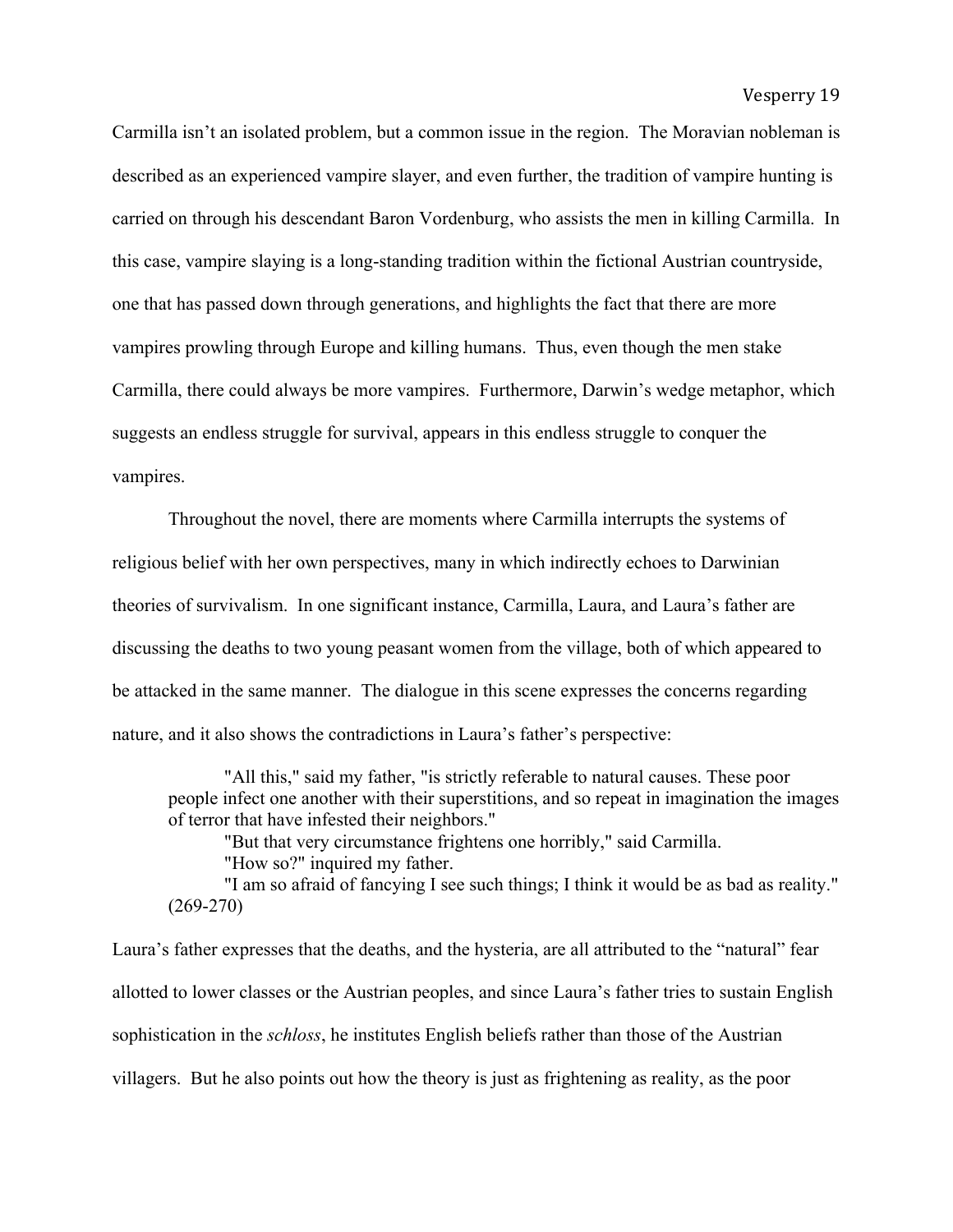people "infect" one another with these fears. Of course, Carmilla is feigning worry, acting as if she is frightened of an attack. But as he tries to pacify Carmilla's apparent anxiety, he suggests that God is in charge of their destiny, which Carmilla promptly rebuffs:

"We are in God's hands: nothing can happen without his permission, and all will end well for those who love him. He is our faithful creator; He has made us all, and will take care of us."

"Creator! *Nature!*" said the young lady in answer to my gentle father. "And this disease that invades the country is natural. Nature. All things proceed from Nature--don't they? All things in the heaven, in the earth, and under the earth, act and live as Nature ordains? I think so." (270)

In this moment, Carmilla finds the faulty ideology behind the father's perspective, recognizing his attempt to distinguish between nature and God: nature is how the villagers react and will ultimately be susceptible to the attacks, while God will protect Laura and Carmilla from harm. Suggesting that Laura and Carmilla were safe in "God's hands" ultimately highlights the inability to accept the course of nature. In essence, Laura's father attempts to dispel the infectious fear by suggesting that God will protect them. Of course, Carmilla argues against this, pointing out that all things—even heaven—"act and live as Nature ordains." For Carmilla, there is no separation between God and nature, or perhaps that a God even exists at all; she is arguing that all occurrences are simply part of nature. This is particularly interesting in that Nature is gendered as feminine and God as masculine. Furthermore, this view would fit comfortably within Darwin's theories, which suggest that we are all animals and not made in God's image, and therefore are not privileged by a God to be delivered from evil, and are just as susceptible to predatory attacks as other animals and humans.

Carmilla refers to nature again later in the text when she speaks of the hunchback's charms, and tells Laura that there is no real magic in the charms that keep dark spirits away. She suggests a rather scientific reason, proposing that the charm "has been fumigated or immersed in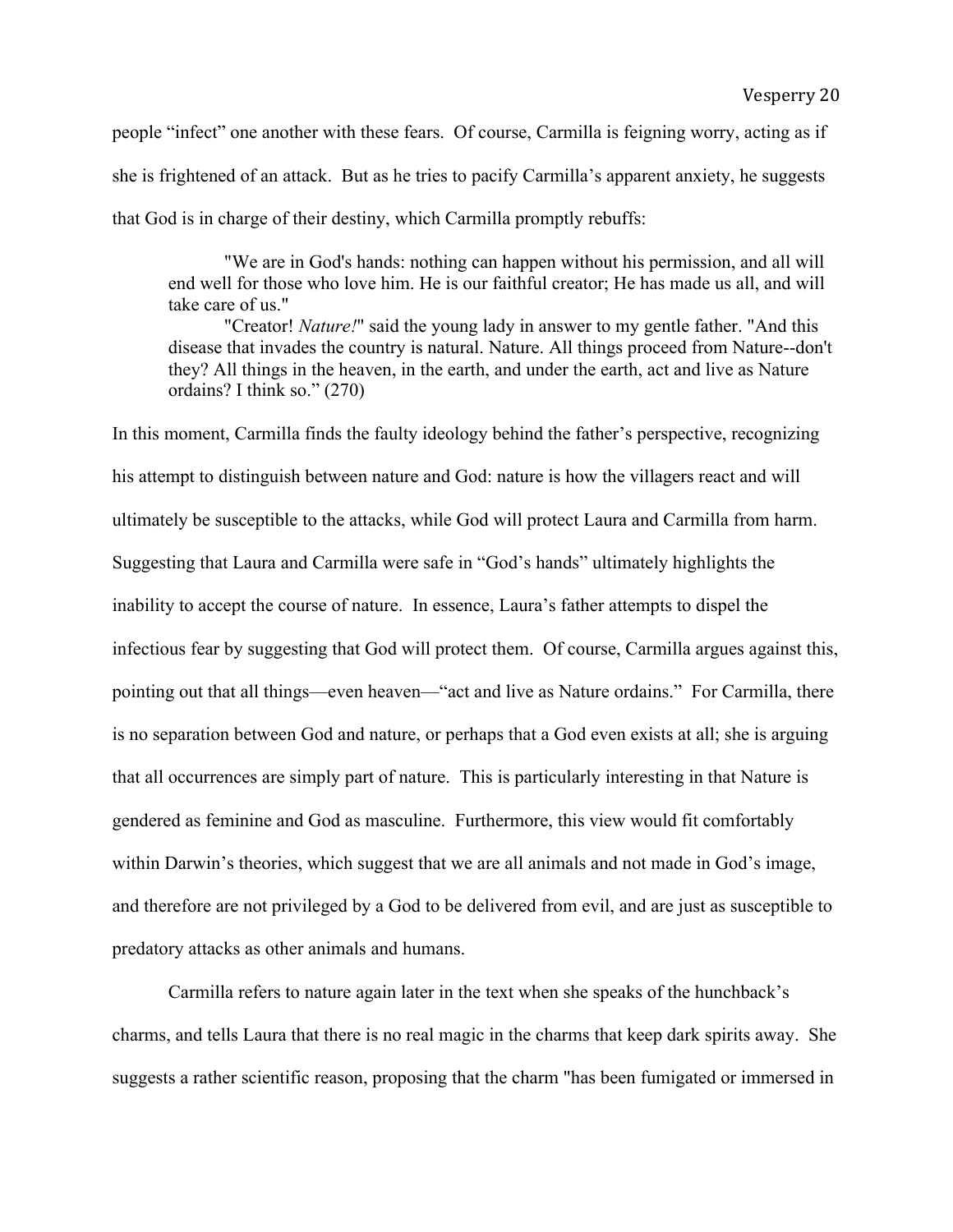some drug, and is an antidote against the malaria" (Le Fanu 281). Of course, Carmilla's answer to the charm's power is merely a cover for her own responsibility in the deaths of the young women, but her explanation is similar to her earlier description of nature, and highlights Carmilla's view of her place within the earthly space:

Certainly; you don't suppose that evil spirits are frightened by bits of ribbon, or the perfumes of a druggist's shop? No, these complaints, wandering in the air, begin by trying the nerves, and so infect the brain, but before they can seize upon you, the antidote repels them. That I am sure is what the charm has done for us. It is nothing magical, it is simply natural. (281)

Carmilla's scientific explanation certainly coincides with her view of vampirism as natural. By discrediting the influence of magic, she ultimately suggests that nature is the only force at play. Carmilla recognizes the power of nature, and is also enforcing her own place in nature: she is not a supernatural being, but is another species—or another "wedge"—that is challenging the cultural and ecological dominance of patriarchic human society. Of course, this ties into the cultural anxiety of England, whereas religious influence subsides to scientific theory. Furthermore, with religious influence on the decline, humans were questioning their dominance over nature, especially since Christianity granted rights of the earth to men for they were made in God's image. But this suggests that nature, unlike God, is not benevolent to humans. Rather, humans are vulnerable to nature, and can be victims of diseases, predators, etc. In essence, this issue raised by Carmilla, who represents feminine nature, can also show the struggle between feminine nature and masculine God. Carmilla is threatening the influence of masculine God with her theories of nature, and in turn is challenging perceptions of patriarchic power.

Throughout the text, the narrator suggests that Carmilla is closely tied to the natural world, particularly through animals. Cultural analysts Wayne Bartlett and Flavia Idriceanu's work *Legends of Blood: The Vampire History and Myth* offers an extensive look at the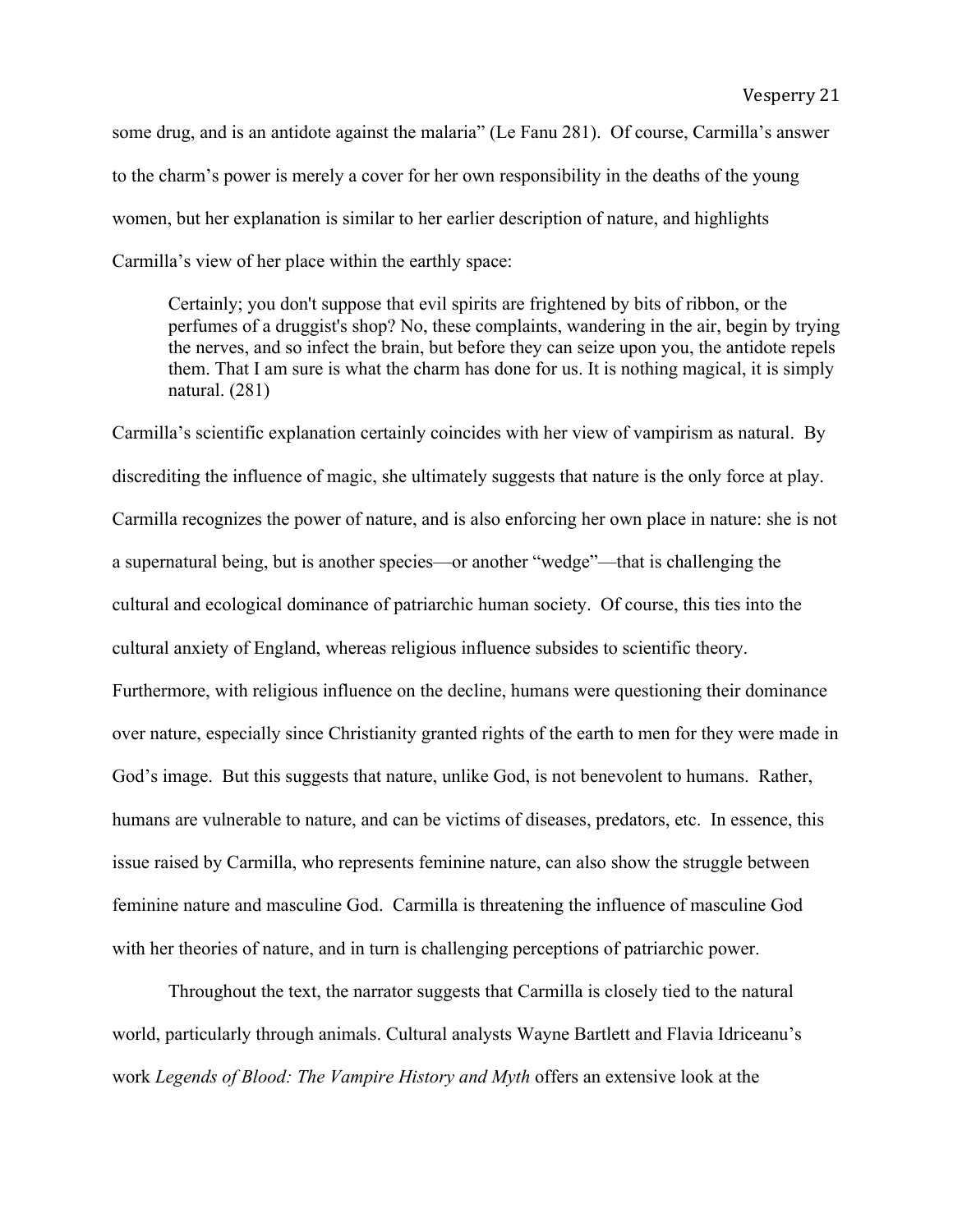relationship between the vampire and nature, and finds that the two hold a common bond through much of the vampire folklore in Europe. They cite that within vampire fiction, such as Bram Stoker's *Dracula*, animals are shown to be incredibly sensitive to the presence of vampires. A similar instance is detailed in Le Fanu's *Carmilla* when the wanderer appears at the *schloss* with his companion, a dog that proceeds to "stop short, suspiciously at the drawbridge, and in a little while began to howl dismally" (Le Fanu 268). While the scene continues with the wanderer, who sells protecting charms to Carmilla and Laura, the dog never stops its disruptive howling, which further emphasizes the theory of animal sensitivity to vampires and supernatural forces. Animals were also considered perilous to the dead, and many European cultures believed that any animal that passed too close to a corpse could possibly possess the body. Thus, many animals were often killed if they ventured too close to dead bodies or cemeteries. Many cultures also believed that the vampire could inhabit animals, and animals such as snakes or even fleas could be feared as vampires (Bartlett 92). As Bartlett and Idriceanu argue in their work, European cultures have often demonized animals, and the anxiety of non-humans was also reflected through Christian doctrine as well as cultural customs:

Fear and awe have been entwined in the way man perceived animals ever since prehistoric times (evidenced, for example, by the prominence of animals in cave paintings that have survived). Elaborate myths grew around the figure of the hunter, and the encounter between man and beast too on epic dimensions in many cultures. The hunter became the hero of the community, and in many religions—and Christianity is no exception—the beast became the embodiment of evil. So at the very beginning of Genesis, we find Satan appearing to Eve as a serpent. And the image of St. George slaying the dragon, a metaphor for victory over the Devil, was a symbolic representation of the triumph of the Church over evil. (93)

This harkens to the use of the wedge, or the triumph of overpowering other species to propagate the human species. Of course, these relationships between human and animal are based upon survival, particularly through hunting and gathering, but dominance over the prey was also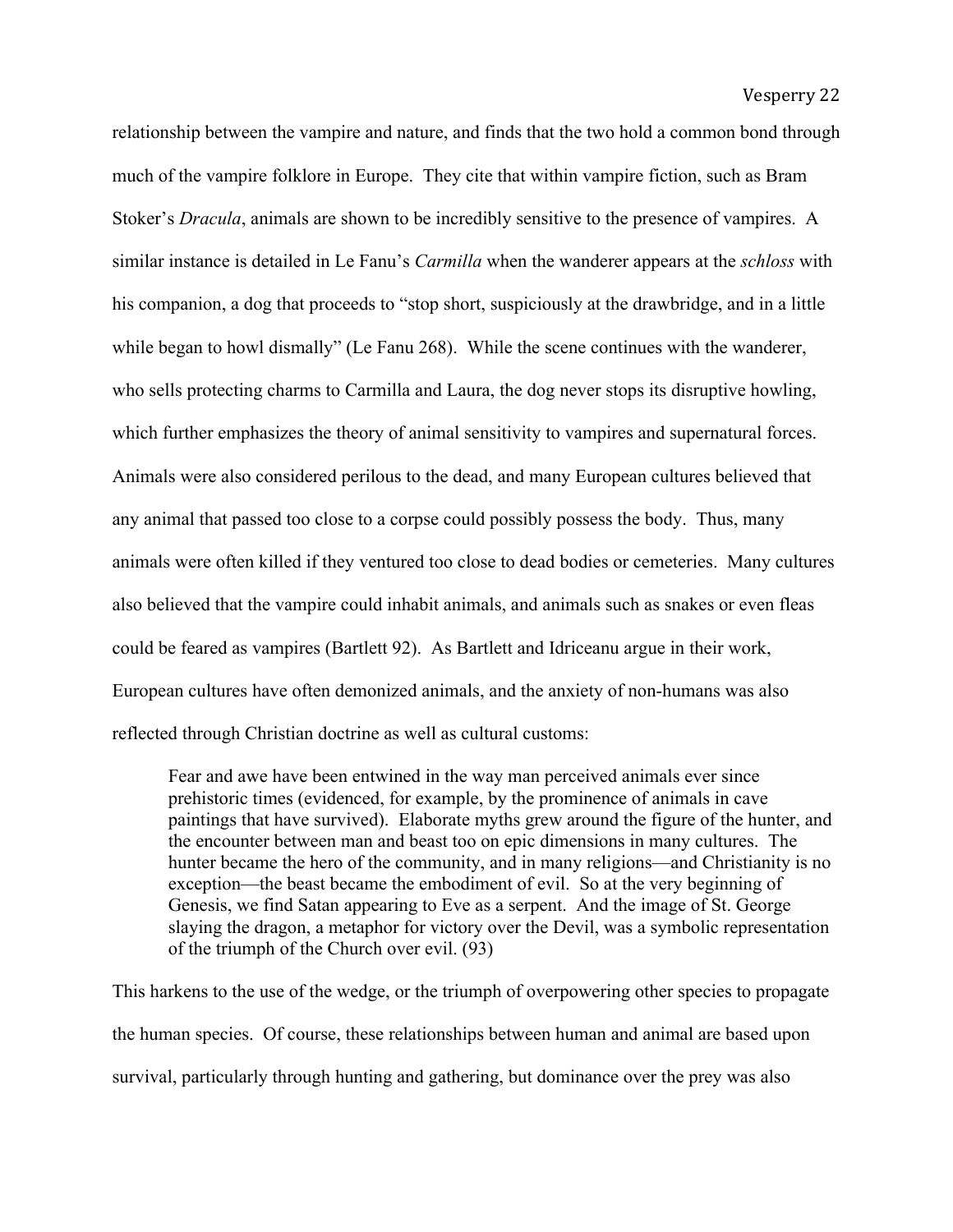apparent in these relationships, and is still apparent in Victorian ideals of human and nature. Perceptions of animals through European cultures have largely relied religious justifications for animals' subjugation. The fear of human kinship with animals extended into vampire myth and legend, especially since vampires were believed to have animalistic traits and appearances. The vampire is believed to be a produced by legends of half man and half beast creatures, beings that lack moral consciousness. During the times of plague, when massive numbers of bodies would be buried hastily in shallow graves, vampire activity was often believed to be the cause. Carnivorous animals, such as wolves, would frequently dig up hastily buried bodies, and since animals were associated with vampiric activity, the communities would fear the influx of vampires due to animal presences near the corpses (95). These fears seem similar to those that arose in response to Darwin's theory (fear of stability of the human by the invasion of a stronger species) and, as Brantlinger describes in response to colonial guilt (fear of invasion from another culture).

One of the animals closely associated with vampirism, and even shape-shifting vampires, is the cat, which is featured in Le Fanu's novella. Carmilla shape-shifts into a cat, and appears before Laura as the large grey feline: "But I soon saw that it was a sooty-black animal that resembled a monstrous cat. It appeared to me about four or five feet long for it measured fully the length of the hearthrug as it passed over it; and it continued to-ing and fro-ing with the lithe, sinister restlessness of a beast in a cage" (278). Le Fanu's adaptation of the vampire, in essence, follows along with the folklore that intertwines the vampire with nature, particularly through animals, and Carmilla's feline alter ego signifies her association with nature and predatory nonhumans. The significance of Carmilla-as-cat is its subtle references to Darwin's *Origin*. In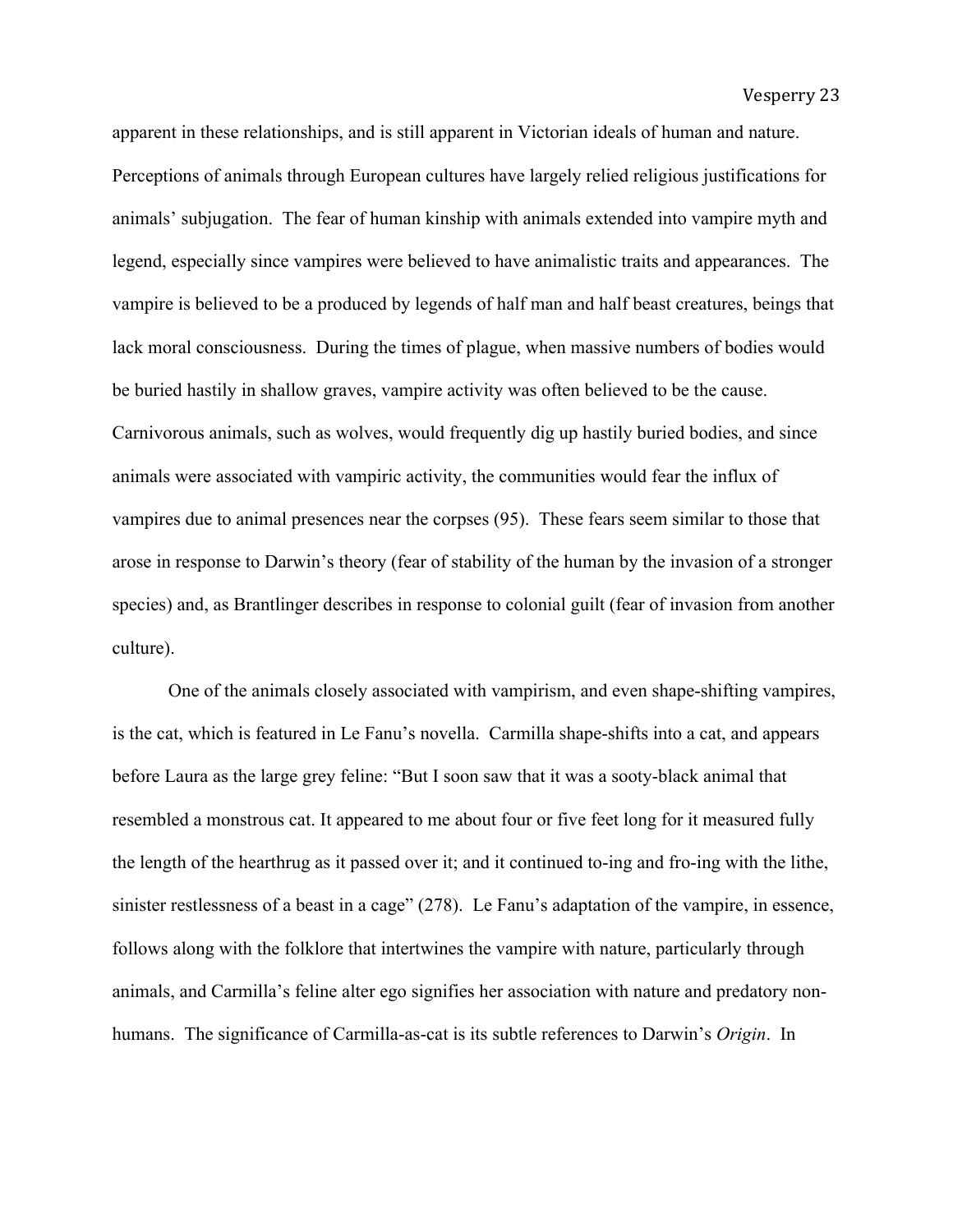noting the prevalence of species in certain areas, he notes that a species would flourish should predators be in small numbers:

Now the number of mice is largely dependent, as every one knows, on the number of cats; and Col. Newman<sup>10</sup> says, 'near villages and small towns I have found the nests of humble-bees more numerous than elsewhere, which I attribute to the number of cats that destroy the mice.' Hence, it is quite credible that the presence of a feline animal in large numbers in a district might determine, through the intervention, first of mice, and then of bees, the frequency of certain flowers in that district. (101-102)

Ironically, the vampire/human relationship is synonymous with the cat/mouse relationship, and humans are subjected to the needs of the vampire. The monstrous cat, similar to the predatory jungle cats such as tigers and panthers, hint at beings delivered from imperial endeavors and the frightening creatures that lurk in foreign lands (Brantlinger 235). Furthermore, it's significant to note that cats tend to play with mice before killing them, portraying a rather sinister death that lingers within Carmilla's cat-like persona. In this case, humans are merely the mice to vampiric cat, the mere playthings and prey for the stronger beast. The mouse is, of course, so small and weak compared to the cat, and it's significant that this dichotomy should be hinted in the novella. It suggests a great difference in strength between the prey and predator, and in the novella, it takes a group of men to kill one vampire. This hints that the vampire's strength is far more powerful than that of one human, and even though a vampire could be killed, it only can be killed through the cooperation of many humans; just one human may not be able to kill it. Thus, this image portrays the vampire as a strong, predatory, cat-like creature, with humans as the mice, their playthings and their food.

 $10$  Colonel Henry Wenman Newman, who had an interest in bees. Newman and Darwin exchanged correspondence regarding the life-patterns of bees through horticulture and gardening magazines (Costa 74).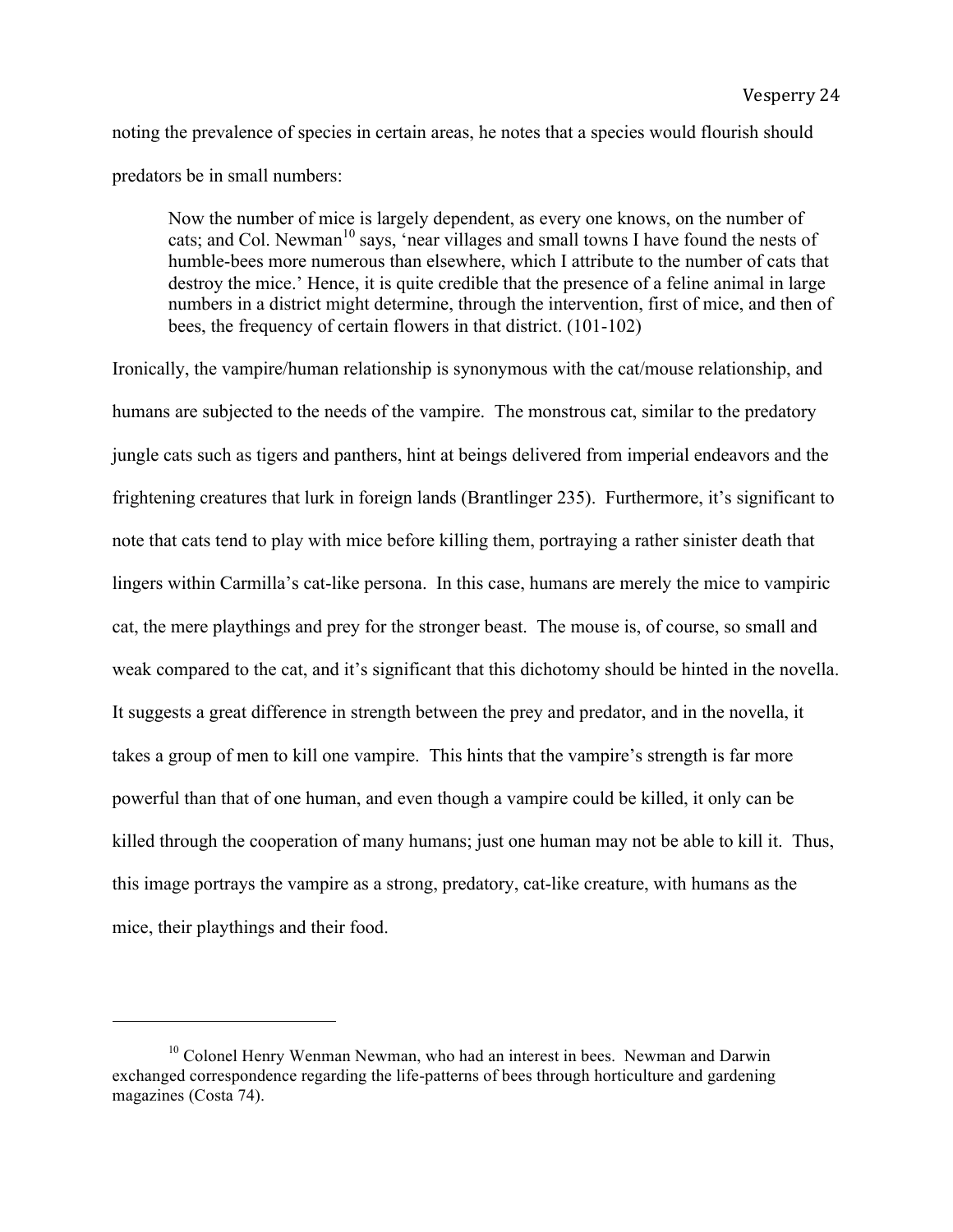As Carmilla challenges the prospects of human and masculine dominance over nature, she ultimately embodies these fears through her close association to the natural world, and especially through her ability to live in both nature and within the human world. As Cohen notes, the monster is a harbinger of category crisis, a creature that can transgress social, natural, and political boundaries. In essence, monsters become figures of horror because they challenge the boundaries that separate "us" from the "other" (7-8). In the novella, Carmilla is twice called "amphibious," and Jarlath Killeen notes that the word "amphibious" has resonances with colonial discourse; 18<sup>th</sup> century writer Samuel Madden described the Irish "like amphibious" animals [they] are envied as Englishmen in Ireland and maligned as Irish in England" (107). It is important to note that the term "amphibious" is used in this context to represent one that is capable of living in two worlds, for Carmilla lives as a human to find her prey, but in the vampire world in the coffin below ground. Yet, what's most significant about this argument is that the term "amphibious" is used to construct a creature that can transgress between different habitats. According to the *Oxford English Dictionary*, amphibious is "living both on land and in water" and "of, pertaining to, suited for, or connected with both land and water" (1). Carmilla imitates this definition almost literally: when Laura gives the report of Carmilla's death, she notes that "the leaden coffin floated with blood, in which to a depth of seven inches, the body lay immersed" (315). Although the pool of blood is a fixture of vampire folklore, and more than likely added by Le Fanu to accommodate to vampire tradition, the image emphasizes her amphibious qualities; Carmilla's body is floating in blood (liquid) that serves to sustain her and keep her alive, but she also lives upon dry land within the human world. There is also no true explanation to how Carmilla is capable of leaving her coffin: "How they escape from their graves and return to them for certain hours every day, without displacing the clay or leaving any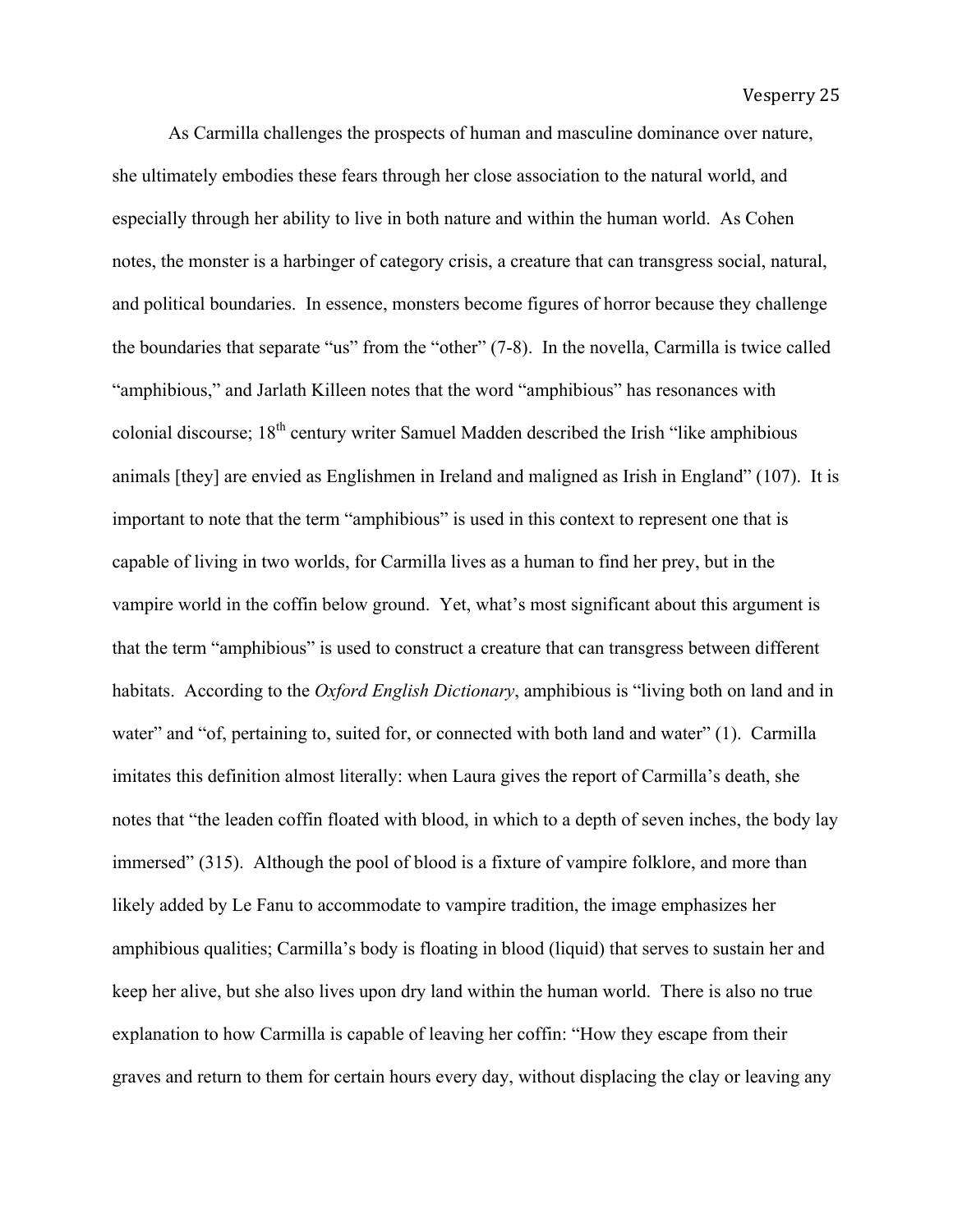trace of disturbance in the state of the coffin or the cerements, has always been admitted to be utterly inexplicable" (317). The confusion regarding her ability to pass between the seemingly impenetrable coffin and the world outside represents the ambiguity surrounding Carmilla through the text, and ultimately leaves the humans horrified by her transgressive abilities. Similarly, Joseph Andriano's work pointed out that "Matska," the dark-skinned woman in the carriage, is translated as "mud," and identifies Carmilla as close to nature, but it also implies that Carmilla is associated with the mixture of both dirt and water, another allusion to her amphibiousness. Regardless, the term's origin references to ecological themes, and further insinuates a cultural and societal fear of nature through choice rhetoric. This instance alludes to the anthropomorphism apparent in language, which is highlighted in Beer's *Plots*:

This emphasis upon the natural capacity of the mind to understand appropriately the material world reinforces (as well as assuming) the centrality of man. Its theological basis is given a mythic form in Adam's naming of the animals. Language is anthropomorphic by its nature and anthropocentric in its assumptions […] Only by giving up the will to dominate the material world and to relate it to our own needs, conditions, and sensibilities will it be possible for us to find a language that gives proper attention to the nature of things. (50)

Language reflects the "centrality of man" in the universal sense, but also manages to highlight the anthropomorphic and androcentric tendencies at the center of language as well as the decentering of humans. In this instance, describing Carmilla as "amphibious" certainly manages to convert a dualistic nature of animal survival into one that emphasizes fears of non-conformity and ambiguity. In relation to Cohen's theory of category crisis, Carmilla's amphibious being lives between the world of humans and the world of vampires, able to disguise herself along with the humans while also preying upon them. But Carmilla's amphibiousness is disturbing to the humans in the novella, and they attempt to reassert their dominance by killing her and destroying her body. Even the General voices his discontent with Carmilla's existence through "his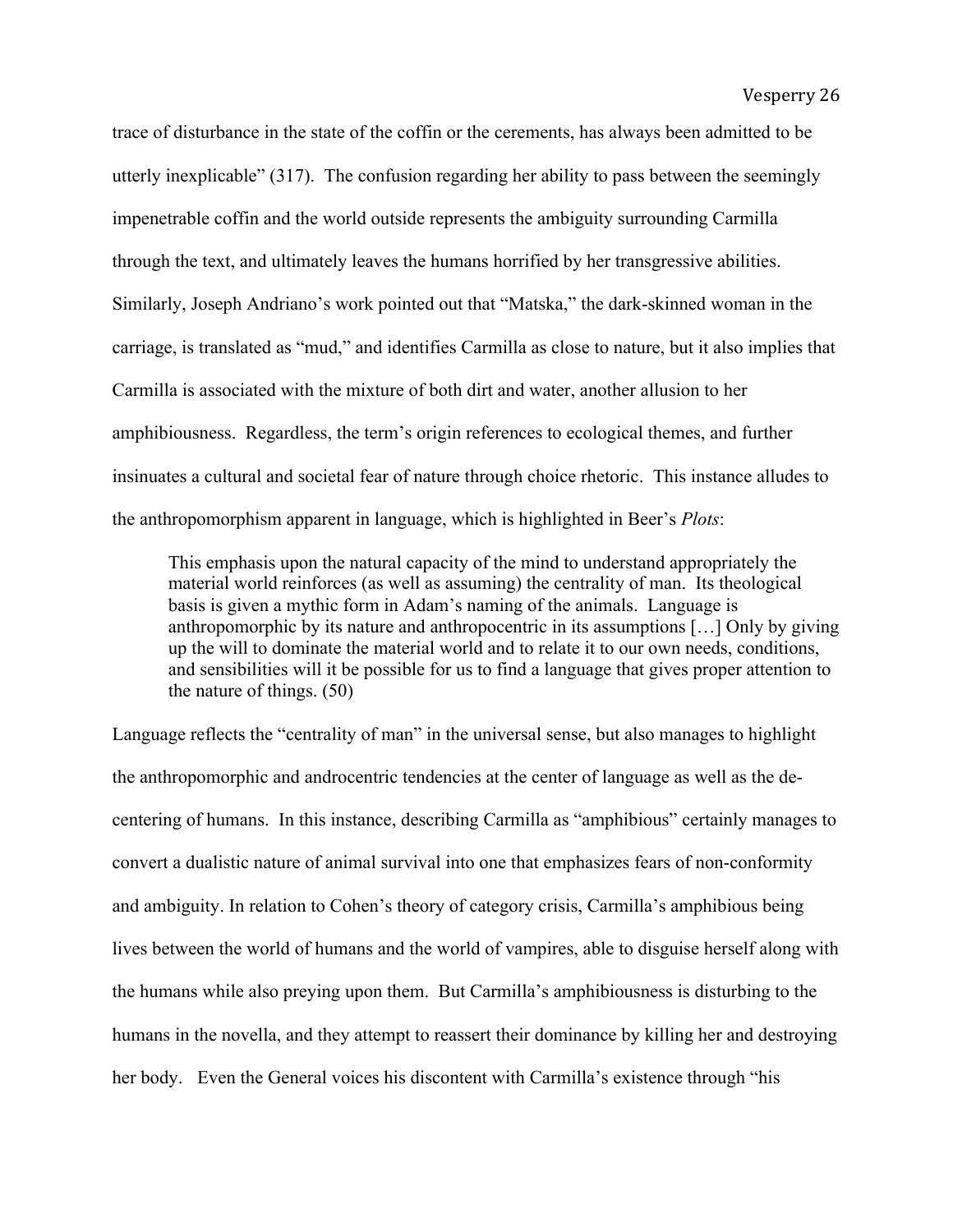Vesperry 27

wonder that heaven should tolerate so monstrous an indulgence of the lusts and malignity of hell" (292). The male characters finally end her amphibious existence with her execution, and in turn relegate her back into their control. Yet, if the vampire species is like any other species, they will create more of their kind. Thus, the humans may never kill off every single vampire, and will continue through an endless struggle to maintain their dominance over nature.

Le Fanu's novella is influenced by the works of Darwin, emphasizing the anxiety of human and masculine dominance over the natural world, and subjects the characters to a predatory species that is capable of luring and killing humans. Furthermore, Carmilla is frequently described as an entity akin to animals: unusually strong, amphibious, and feline. She can live as a human and infiltrate the domestic English sphere that Laura and her father live within while she secretly preys upon young village women. Thus, Carmilla encompasses Darwin's evolutionary theories by competing for survival and attempting to propagate the vampire species by luring Laura with her love and affection, perhaps an effort to transform Laura into another vampire. She also demonstrates her own self-awareness as a species in nature by denouncing English thoughts on religion, the supernatural, and the natural, instead drawing attention to her position as a member of nature rather than the evil supernatural. Thus, the novel emphasizes that vampires are not simply supernatural evil beings, but are possibly another species that has evolved into a more powerful specimen. Carmilla is not simply the embodiment of evil, or a goddess of death, but another species, similar to humans but much more powerful and predatory, that is "staking" her claim in the ecosystem. Even though the humans kill Carmilla, there seems to be no feeling of triumph; rather, Laura often thinks of Carmilla, even years after her death. In the aftermath of Carmilla's death, Laura shows that there is the still lingering fear: the fact that Carmilla existed, as well as the possibility of more vampires in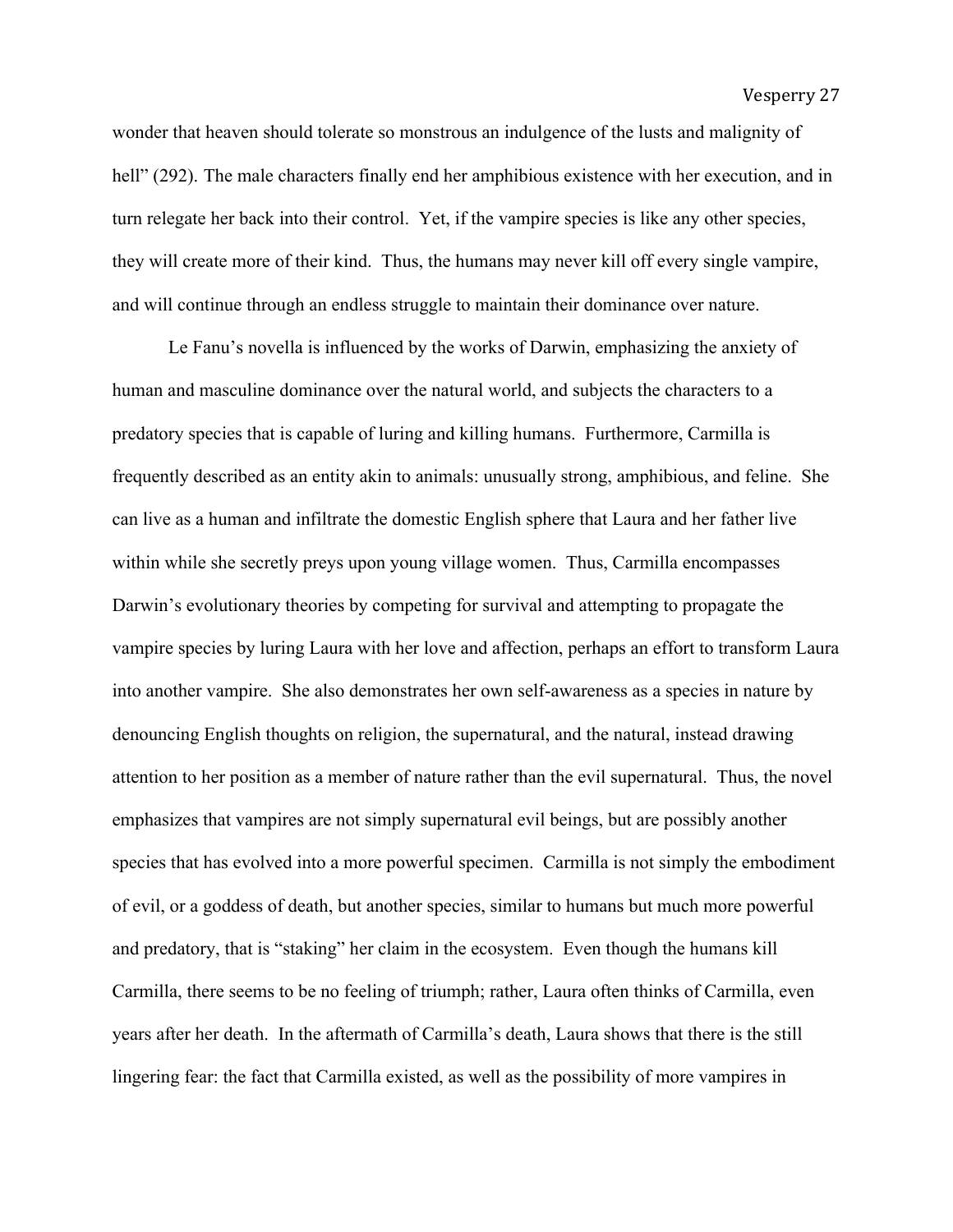existence. In the end, there is no real triumph; it's simply another struggle in the economy of life against another species' wedge. Thus, *Carmilla* reflects the anxieties prevalent in Victorian England regarding the struggle to remain the dominant species, in particular due to Darwin's wedge theory, and highlights the violence of the struggle—the wedging or staking—that enforces dominance and causes extinction of the weaker species. As long as vampires continue to be produced, there will be an endless struggle to overpower a more powerful species.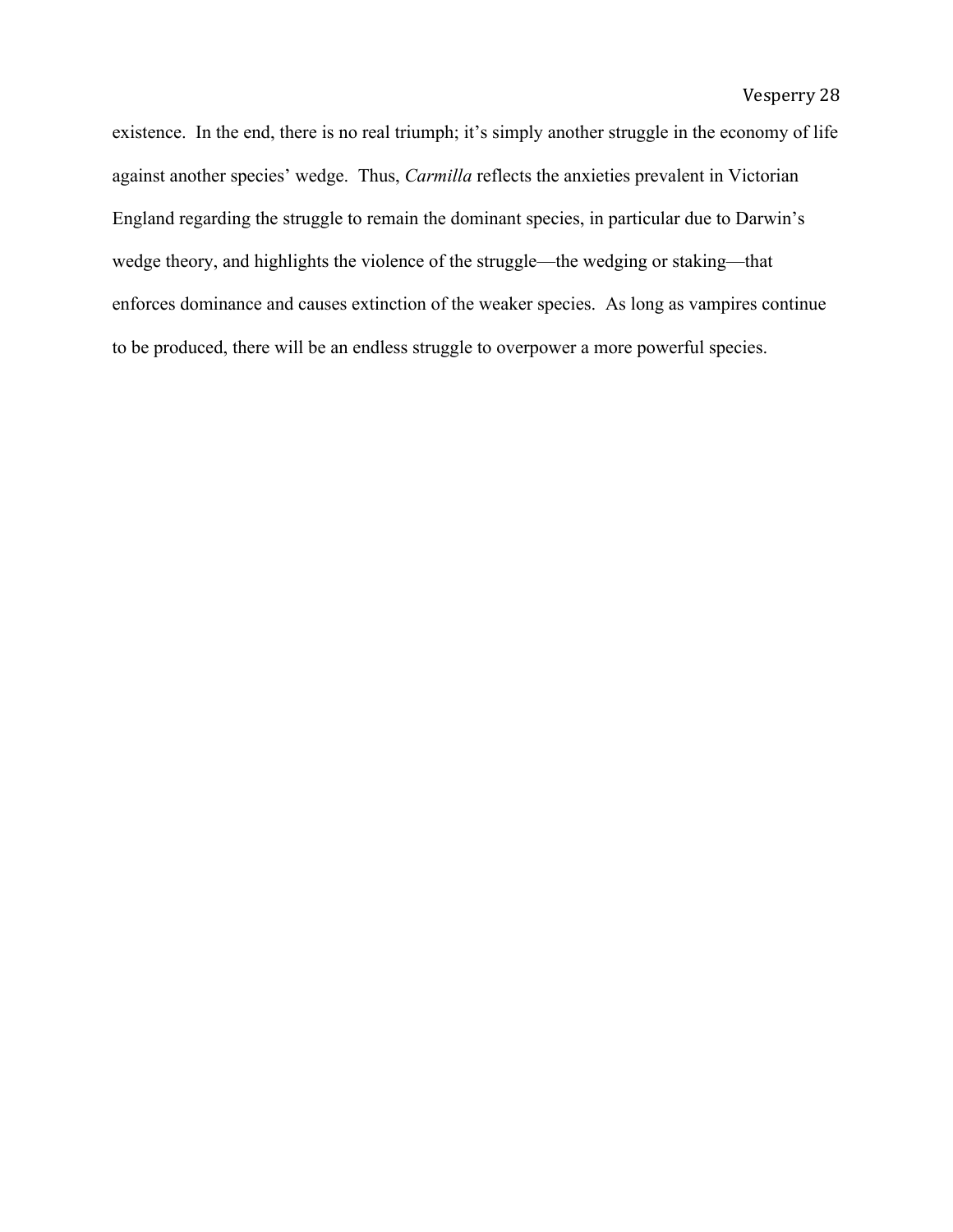#### Works Cited

"amphibious, adj." *OED Online*. Oxford University Press, March 2014. Web. 1 Feb. 2014. Andriano, Joseph. "'Our Dual Existence': Archetypes Of Love And Death In Le Fanu's

*Carmilla*." *Contours of the Fantastic: Selected Essays from the Eighth International Conference on the Fantastic in the Arts*. 49-55. New York: Greenwood, 1994. *MLA International Bibliography*. Web. 2 Mar. 2014.

Auerbach, Nina. *Our Vampires, Ourselves.* Chicago: University of Chicago Press, 1997. Print.

- Barber, Paul. *Vampires, Burial, and Death.* New Haven: Yale UP, 1988. Print.
- Bartlett, Wayne, and Flavia Idriceanu. *Legends of Blood: The Vampire in History and Myth.* Westport: Praeger Press, 2005. Print.
- Beer, Gillian. *Darwin's Plots: Evolutionary Narrative in Darwin, George Eliot, and Nineteenth-Century Fiction.* Boston: Routledge and Kegan Paul, 1983. Print.
- Brantlinger, Patrick. "Imperial Gothic: Atavism And The Occult In The British Adventure Novel, 1880-1914." *English Literature In Transition (1880-1920)* 28.3 (1985): 243-252. *MLA International Bibliography*. Web. 16 Mar. 2014.
- Carroll, Joseph. *Literary Darwinism: Evolution, Human Nature, and Literature.* New York City: Routledge Press, 2004. Print.
- Cixous, Hélène. "The Laugh Of The Medusa." Trans. Keith Cohen and Paula Cohen. *Signs* 1.4 (1976): 875-893. *MLA International Bibliography*. Web. 12 Mar. 2014.
- "chimera | chimaera, n." *OED Online*. Oxford University Press, March 2014. Web. 1 Feb. 2014.
- Cohen, Jeffrey Jerome. "Monster Culture (Seven Theses)." *Monster Theory: Reading Culture*. Minneapolis: University of Minnesota Press, 1996. Print.
- Costa, James T. *An Annotated Origin: A Facsimile of the First Edition of On the Origin Of Species by Charles Darwin.* Cambridge: Harvard UP, 2009. Print.
- *Creation Museum.* Answers in Genesis, 2014. Web. 3 Mar. 2014.
- "*The Dark Blue:* Britsh and Colonial." *The Rossetti Archive.* University of Virginia, n.d. Web. 3 Mar. 2014.
- Darwin, Charles. *On the Origin of Species*. New York: Random House, 1993. Print.\
- Davis, Michael. "Gothic's Enigmatic Signifier: The Case Of J. Sheridan Le Fanu's *Carmilla*." *Gothic Studies* 6.2 (2004): 223-235. *MLA International Bibliography*. Web. 2 Mar. 2014.
- Del Lucchese, Filippo and Jana Toppe. "Vampire." *The Ashgate Encyclopedia of Literary and Cinematic Monsters.* Ed. Jeffrey Andrew Weinstock. Burlington: Ashgate Press, 2013. 552-562. Print.
- Diniejko, Andrzej. "Charles Darwin's Theory of Evolution and the Intellectual Ferment of the Mid- and Late Victorian Periods." *The Victorian Web.* Web. 1 Mar. 2014.
- Freud, Sigmund. *Introductory Lectures on Psychoanalysis.* Ed. James Strachey. New York: Norton, 1989. Print.
- Harris, Sally. "The Haunting Past In J. S. Le Fanu's Short Stories." *Le Fanu Studies* 1.2 (2006): *MLA International Bibliography*. Web. 2 Mar. 2014.
- Haslam, Richard. "Theory, Empiricism, And 'Providential Hermeneutics': Reading And Misreading Sheridan Le Fanu's *Carmilla* And 'Schalken The Painter'." *Papers On Language And Literature: A Journal For Scholars And Critics Of Language And Literature* 47.4 (2011): 339-362. *MLA International Bibliography*. Web. 2 Mar. 2014.
- Jefferies, Richard. *After London; Or, Wild England.* Ed. R. Reginald and Douglas Menville.